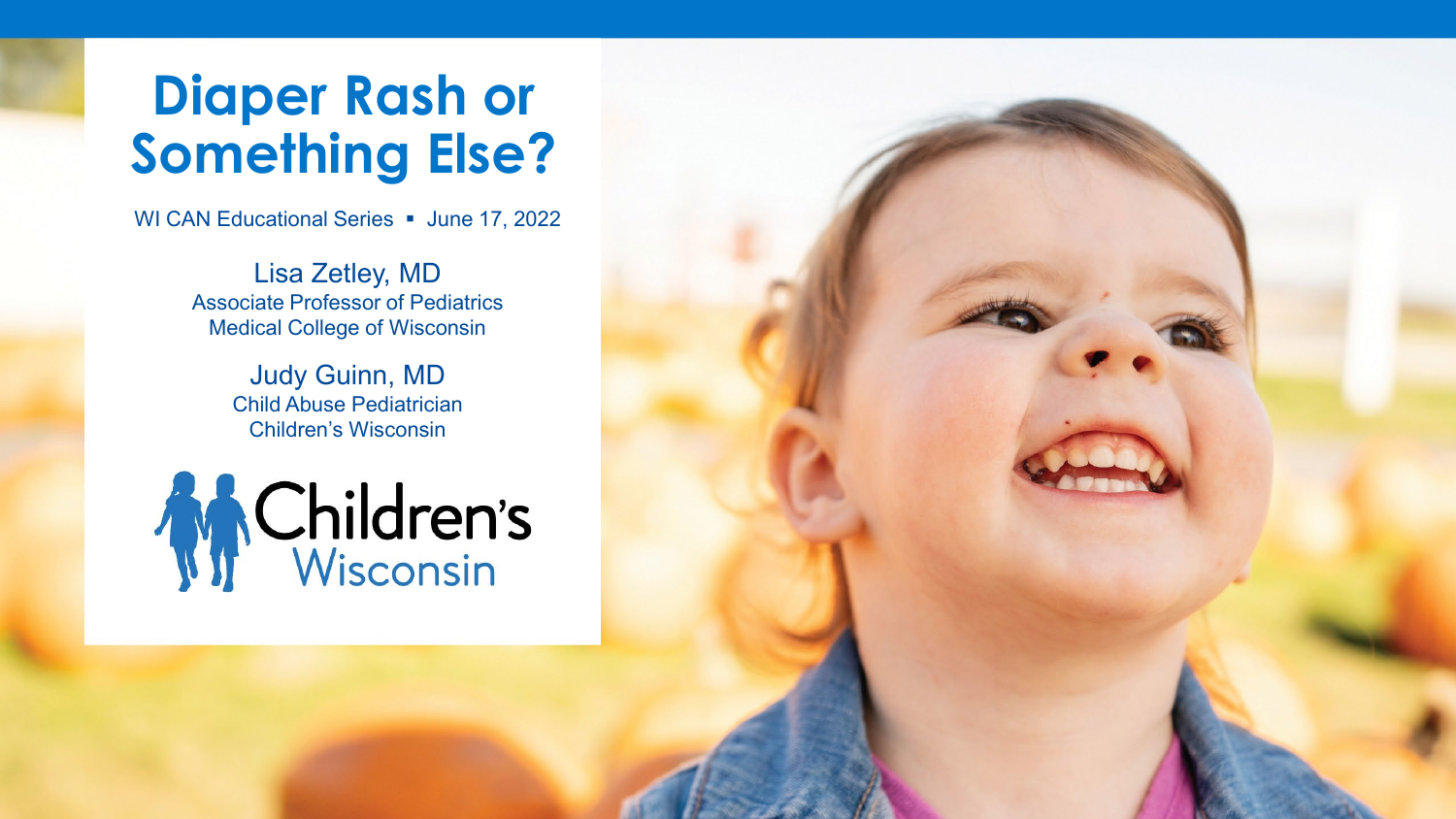Disclosure Information for: Drs. Lisa Zetley and Judy Guinn

#### **Diaper Rash or Something Else? Ano-genital Skin Findings that Raise Concern for Maltreatment**

• Learners must attend the entire one-hour session and complete an evaluation to receive contact hours. There will be a code to text confirming attendance. The code and phone number will be displayed at the end of the session.

The nurse planner from Children's Wisconsin Nursing Continuing Professional Development provider unit has reviewed the information and determined that:

• No one in control of content has any relevant financial relationships with ineligible companies.\*

\*Ineligible companies are those whose primary business is producing, marketing, selling, re- selling, or distributing products used by or on patients.

- There is no sponsorship/commercial support of this presentation/program.
- The content being presented strives to be fair, well-balanced and evidence-based.

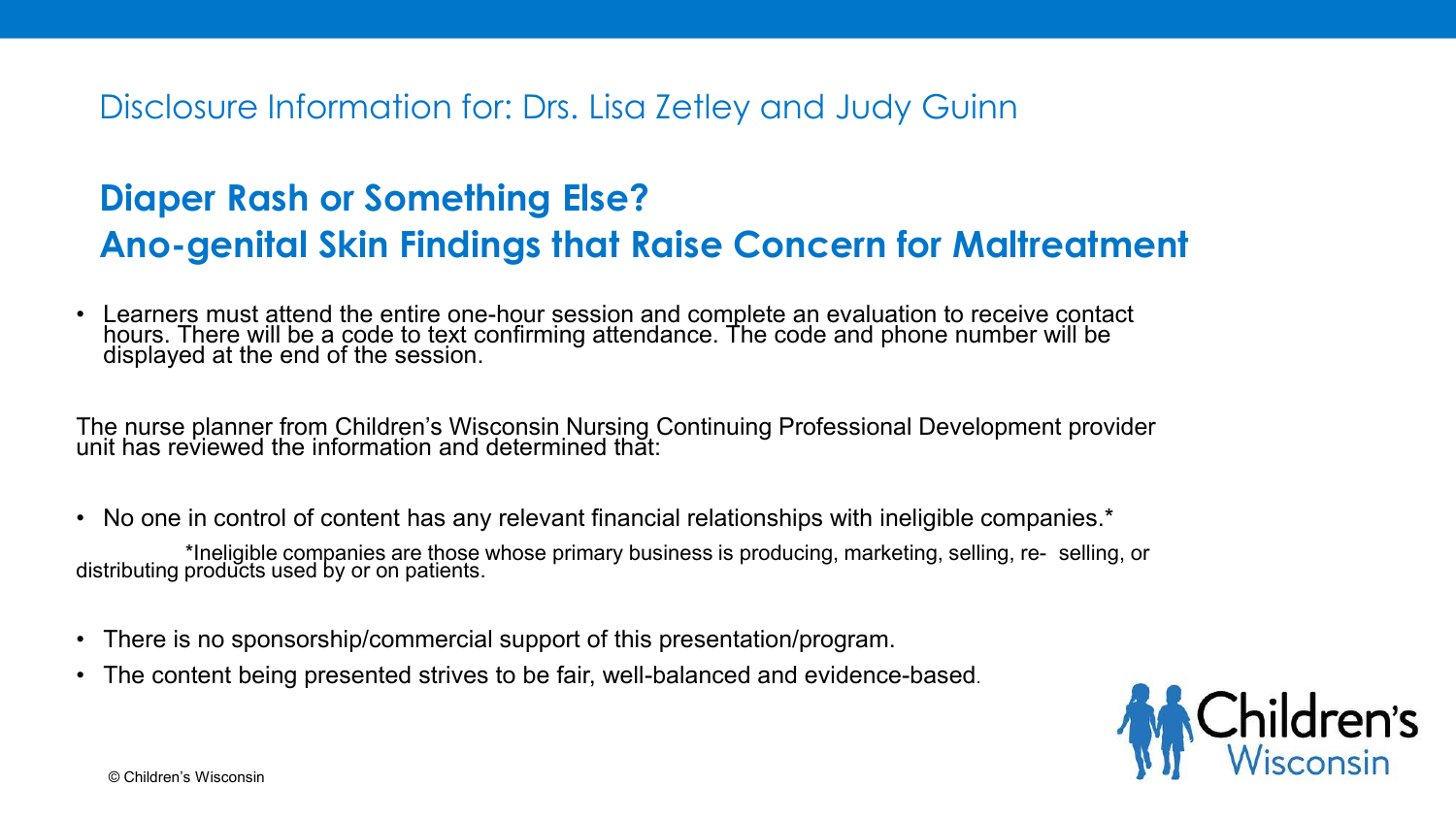# **Objectives**

- Discuss common rashes of early childhood and other findings in the ano-genital region
- Become familiar with ano-genital findings which are concerning for abuse
- Learn to differentiate non-abuse findings with those more concerning for abuse

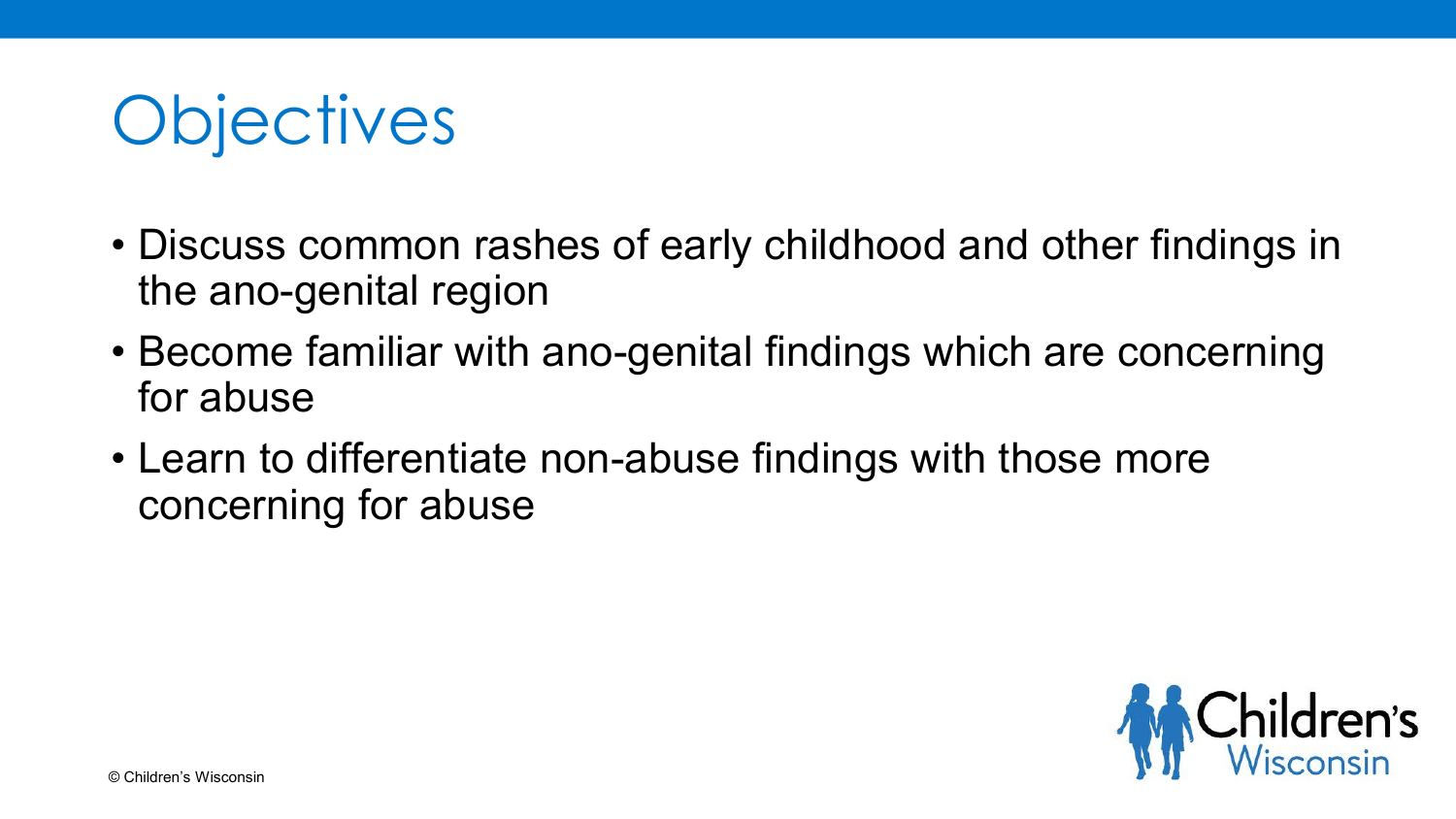#### The Red Bottom

- Brings concern for possible sexual abuse by one parent after spending time with the other parent
- Sometimes, there is more to it... father is into porn, mother is a survivor, etc.
- Nonspecific rash to diaper area often due to medical conditions such as irritation or infection
- Often due to differences in hygiene practices between households.
- What else could it be?

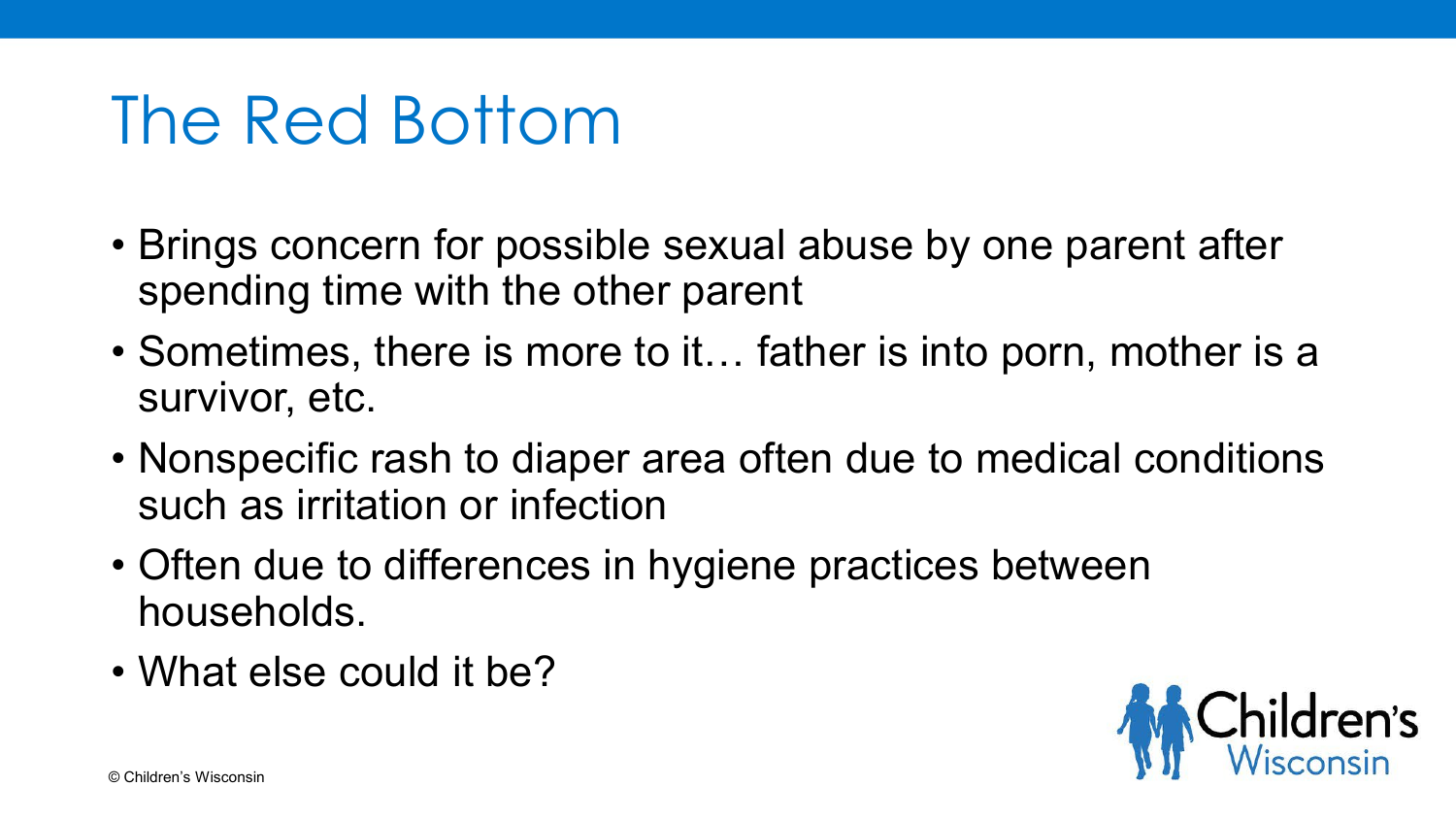# Ways to Think About Skin Rashes

- Location: in one area (localized) or is the rash spread over a larger area
- What does the rash look like?
	- Bumpy vs flat vs ulceration ('crater' )
	- Pus filled lesions vs raised (flesh colored) bumps
- Is the skin peeling?
- Is the rash itchy or painful?
- Is the concern an *abnormal finding* with normal skin or abnormal skin?

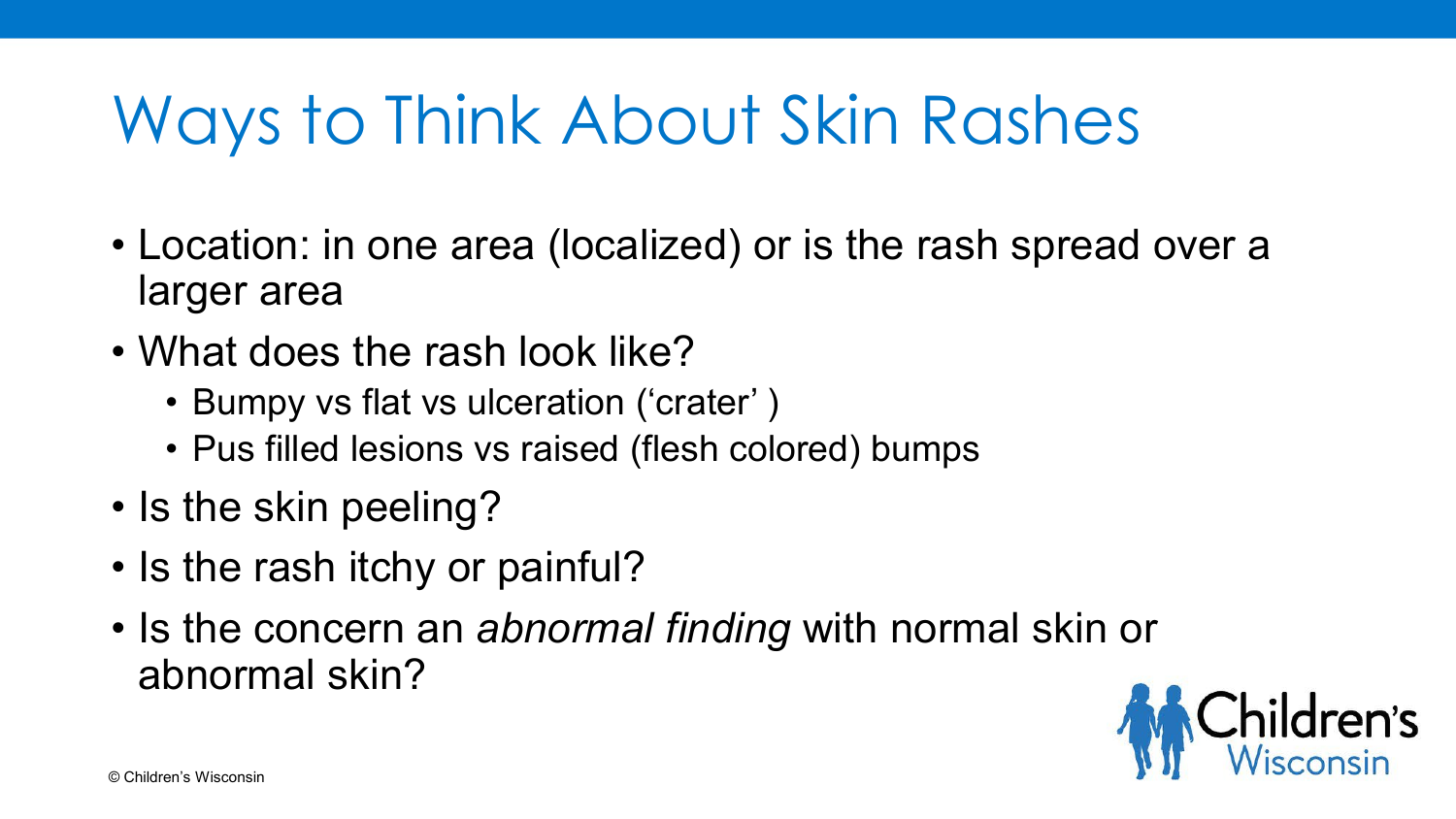### Contact Dermatitis

- Pattern of redness is in areas exposed to diaper surface
- Usually very red skin, which can evolve into raw areas
- Often spares the skin folds and creases (diaper doesn't touch those areas)
- Diapers contain many products which can be irritating-urine absorbents, fragrance, rough liners.
- Diarrhea or prolonged time in wet diaper also may play a role in irritation

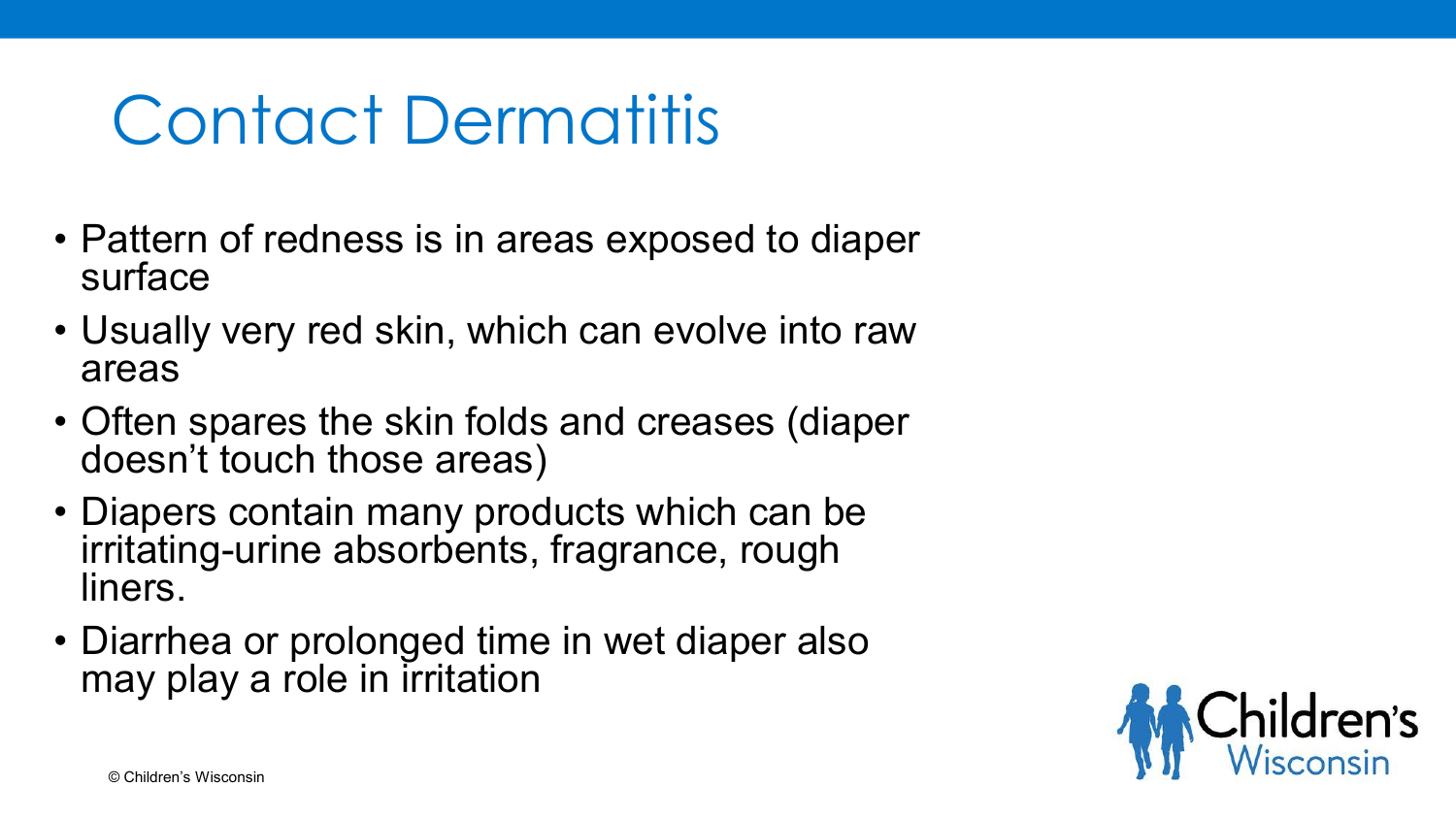# Jacquet's Diaper Dermatitis

- Can be mistaken for Herpes or burn
- Usually starts as redness or small sores or papules (bumps) and then progresses to erosions
	- Diarrhea is often trigger
- The lesions can become small ulcers (craters) with a raised border.
- Caused by prolonged dermatitis—can be difficult to treat, takes a long time to heal.
- May involve the urethral meatus-making urination painful.
- Treatment involves barrier creams ( Zinc Oxide)

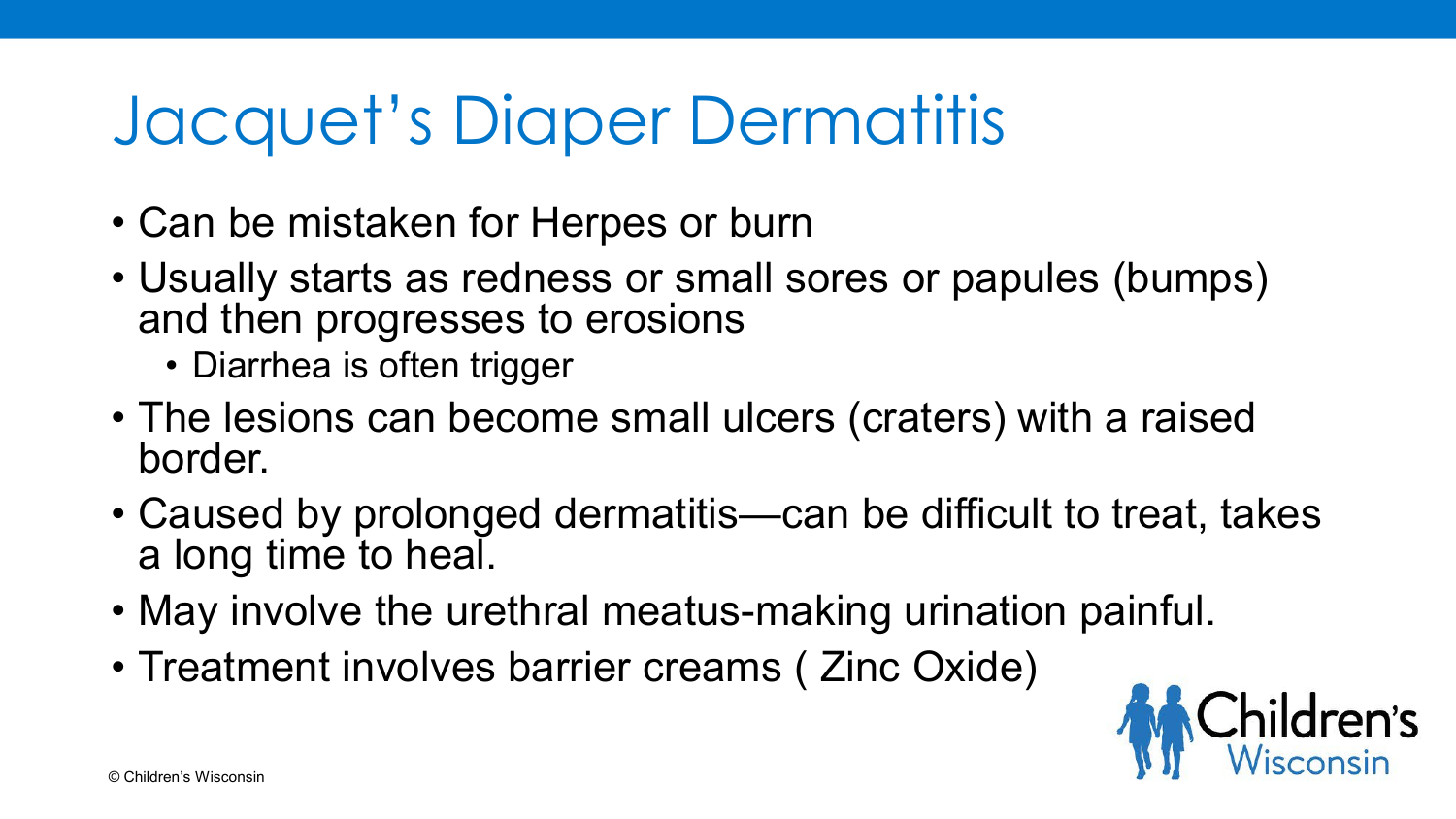### Candida/Yeast infection

- Yeast is normal flora (bug) on the skin
- When skin is moist for prolonged time, and the skin barrier is altered, the yeast can "take over" and create a rash
- Triggers
	- Antibiotic use (removes other normal flora on skin)
	- Irritant diaper dermatitis or diarrhea (skin barrier alteration)
	- Thrush (yeast infection of the mouth-common in young infants)
- Usually appears as red bumps in the skin creases and where skin touches skin (deep in thigh crease, under scrotum)
- Skin can peel in more severe cases

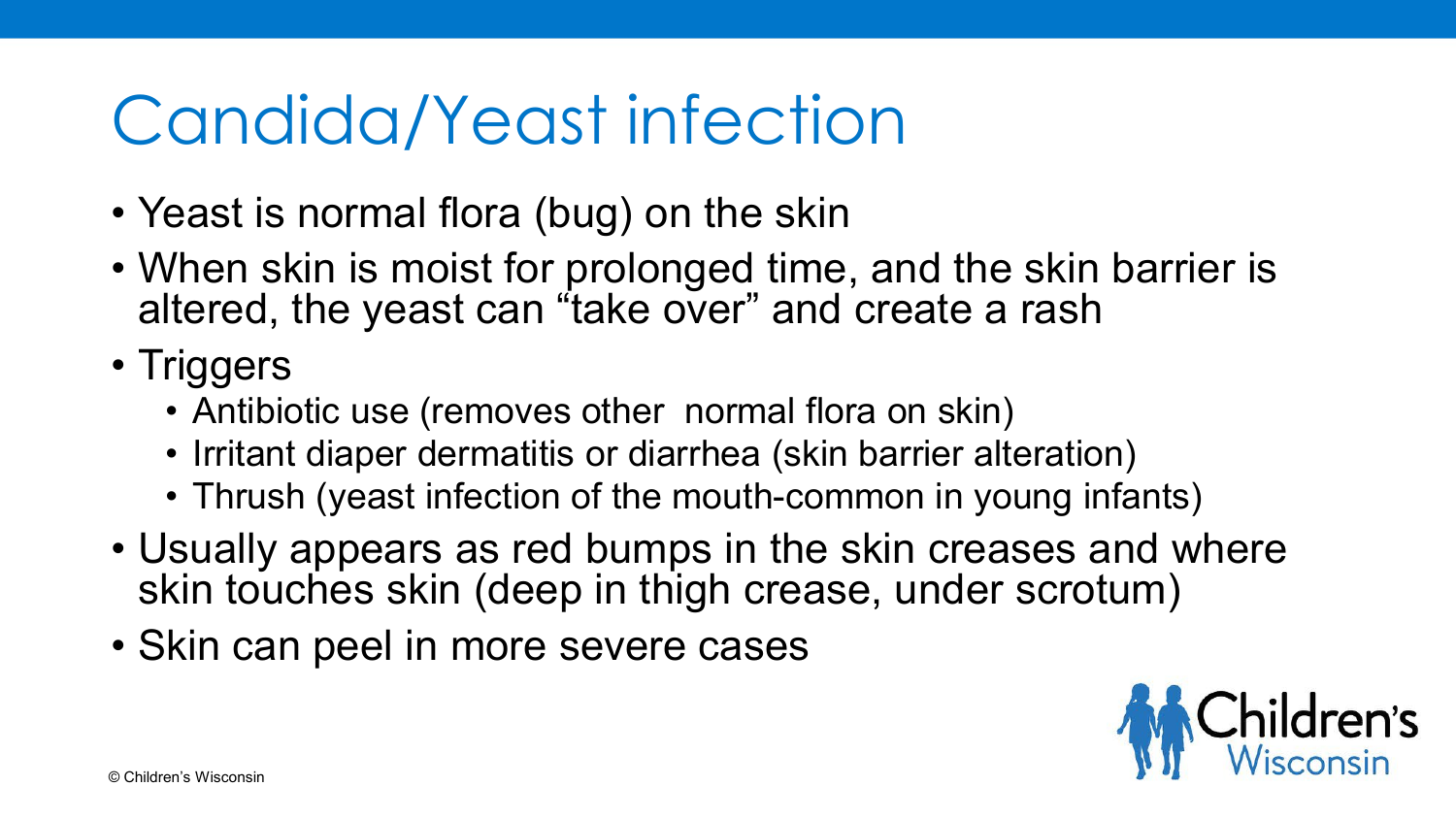# Molluscum Contagiosum

- Usually transmitted by skin-to-skin contact or auto-inoculation (self-spread by itching or touching).
	- Can be spread by towels or other objects
	- Swimmers are pre-disposed to molluscum
- More common (and more severe) in children with eczema
- **Genital involvement does NOT imply sexual transmission**

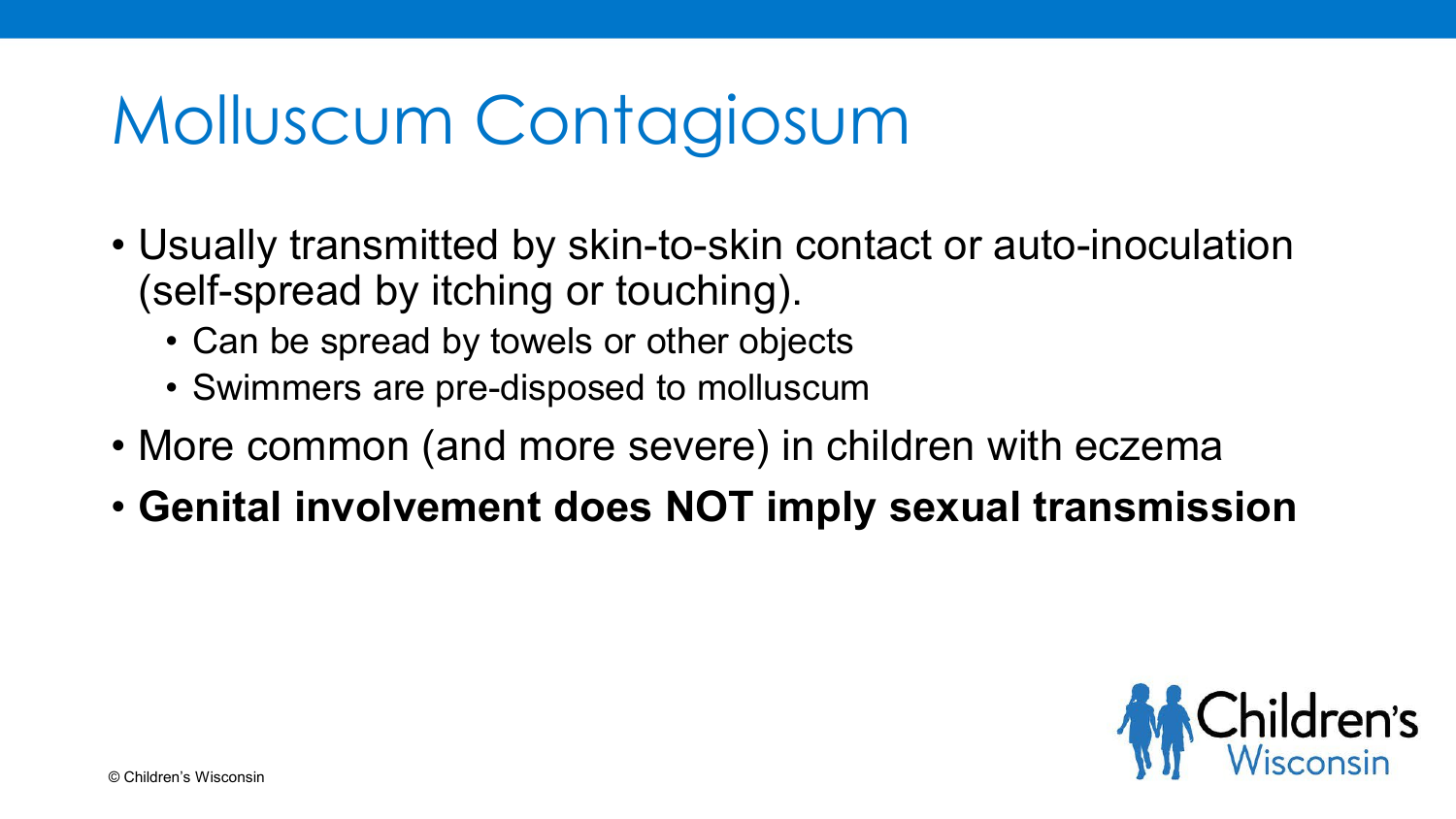# Urethral prolapse

- Urethral prolapse is often mistaken for vulvovaginal infection or trauma
- Condition is most prevalent in pre-pubertal, school-aged females
- The urethral 'inner lining' is displaced outwardly
- Chronic constipation or prolonged coughing both can increase the intra-abdominal pressure which can lead to this condition
- Symptoms may include pain with urination, difficulty urinating, blood in the urine or pain in the perineal area

**ildren's**<br>isconsin

• The urethral opening appears as a beefy red 'donut'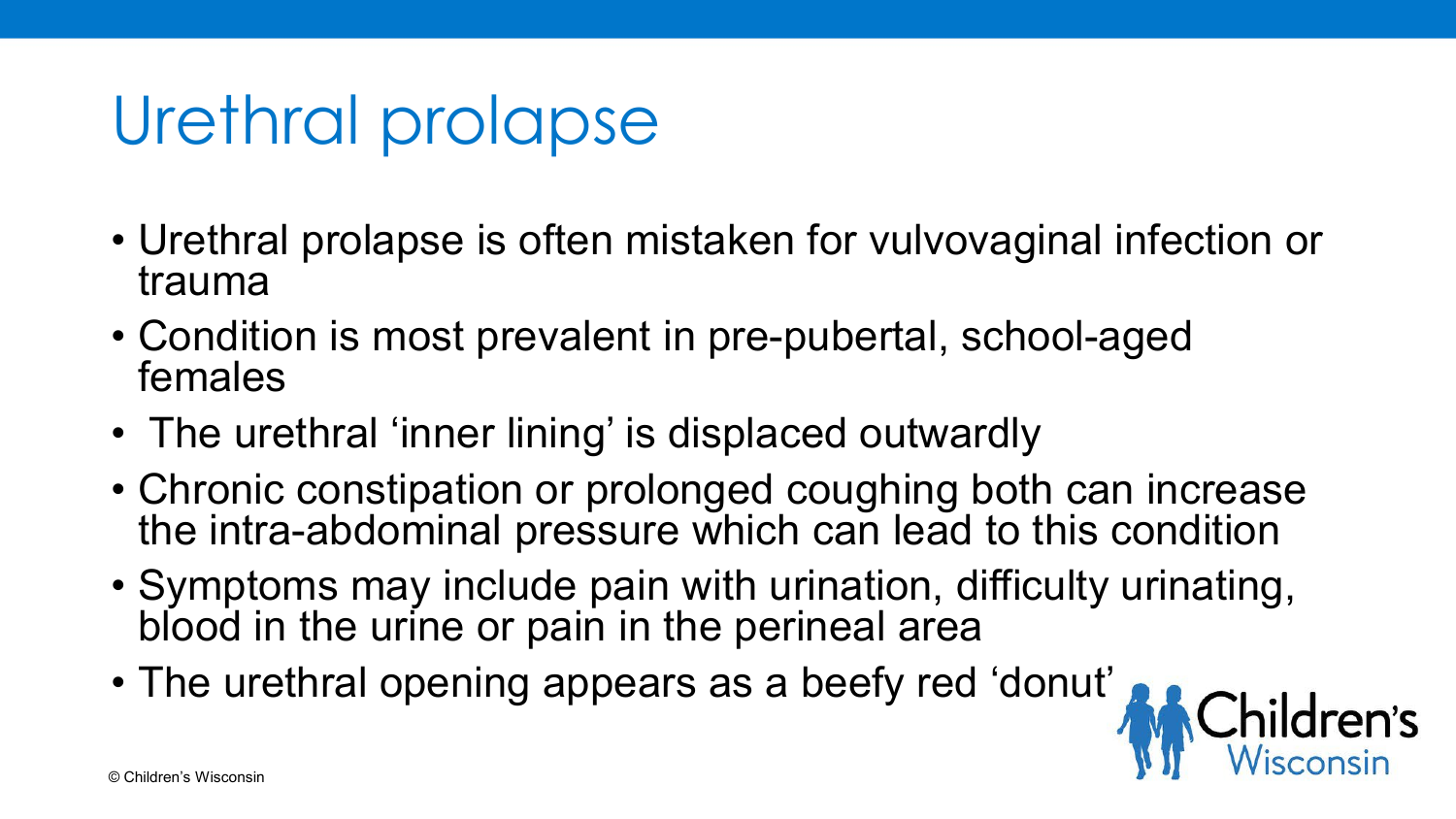#### Rectal Prolapse

- Typically occurs in 1-5 yr olds-constipation predisposes child
- Rectal mucosa protrudes through anus, appearing as dark or bright red mass
- May or may not be painful
- Parents often state it occurred during defecation

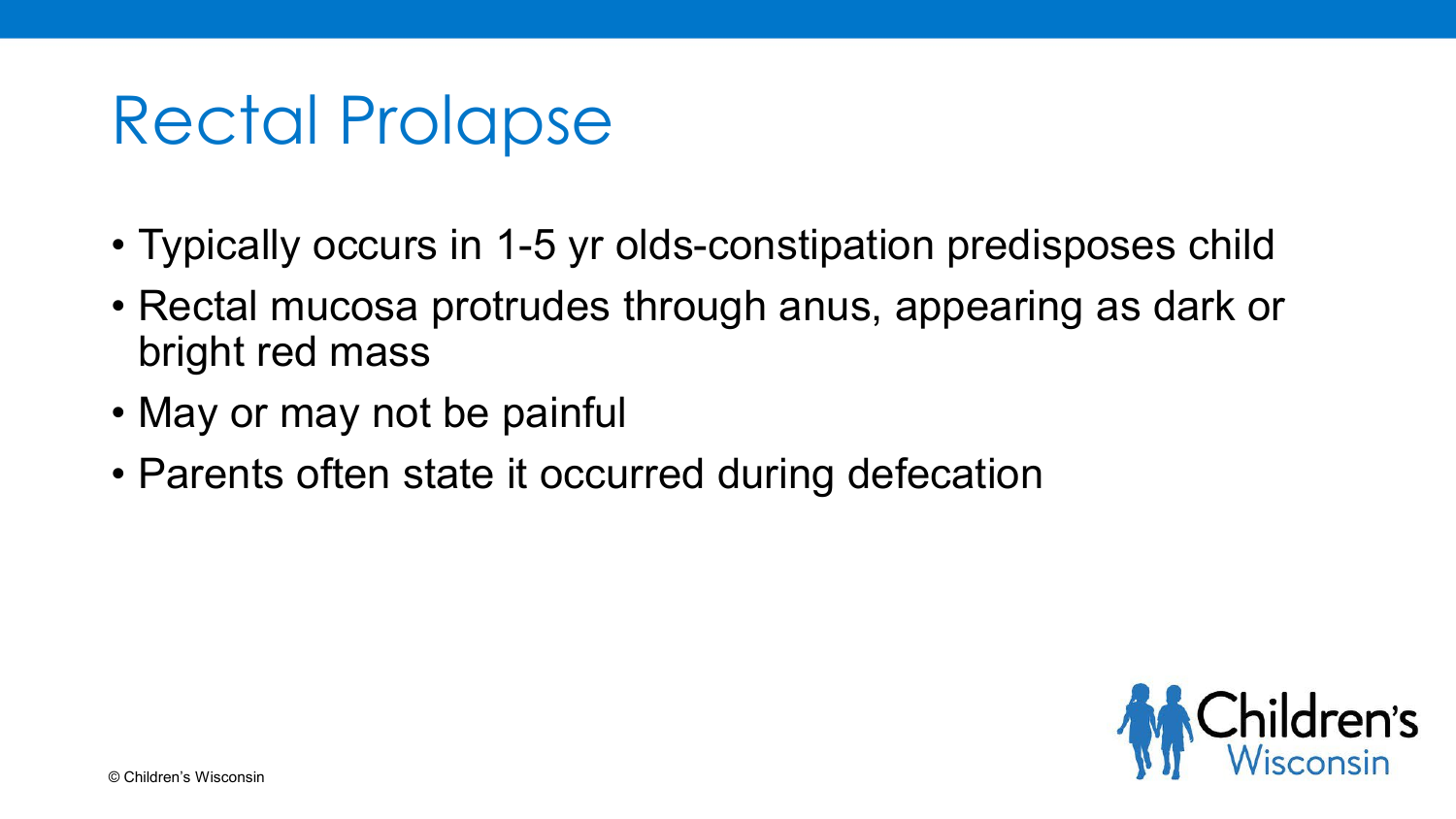

- Superficial bacterial infection of the skin (children appear well)
- Can be caused by Strep or Staph bacteria
- Often starts as single small papule (small bump) which rapidly progresses
- May see fluid filled blisters (vesicles or pustules), or may see yellow crusting on surface of skin
- Surrounding skin is often inflamed
- Lesions are itchy-thus spread is common in children

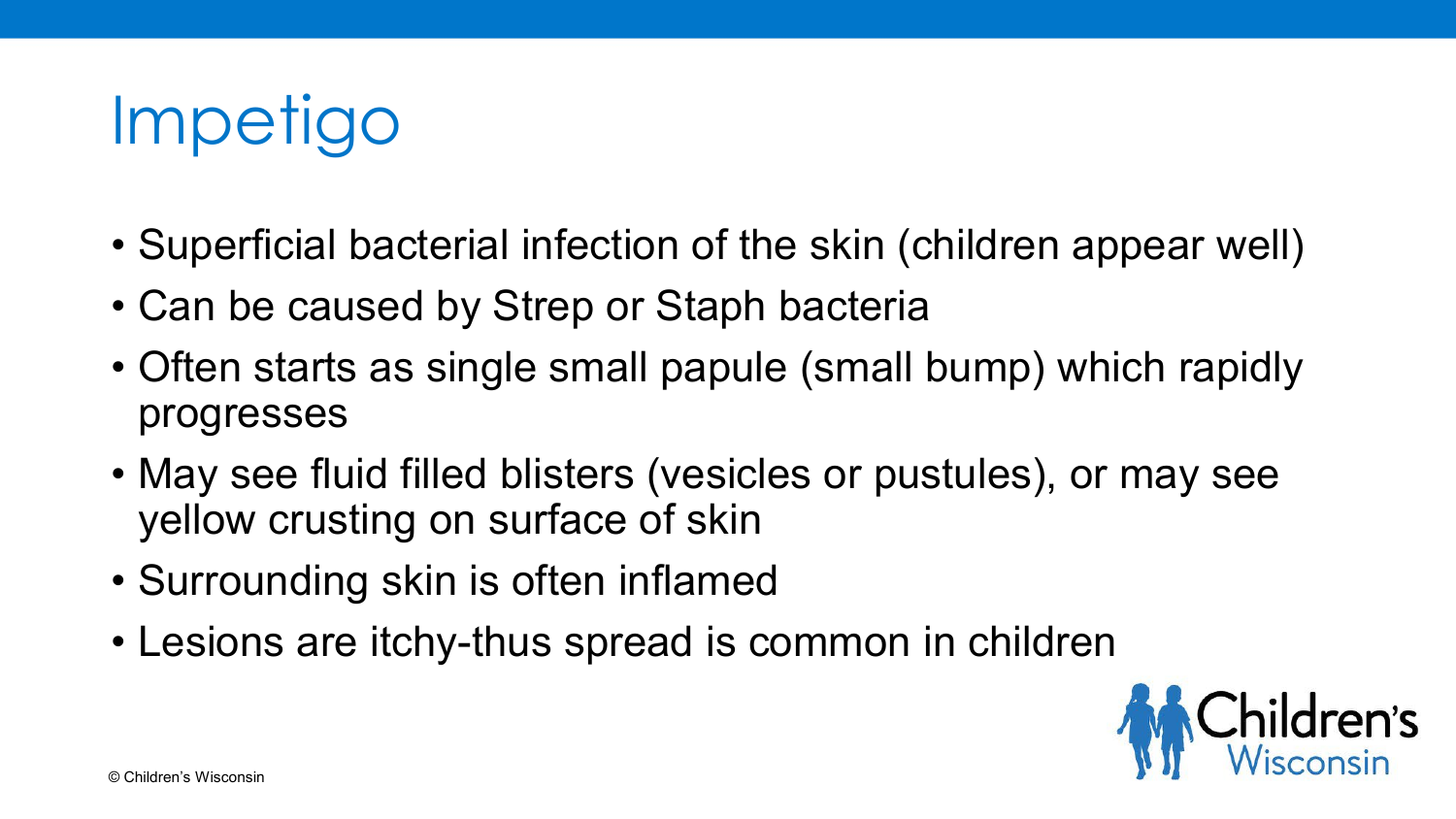# MRSA: Methicillin-Resistant Staph Aureus

- Most often community acquired
- Cause pus filled blisters and tender sores beneath the skin (abscess)
- Single lesion can be confused with a spider bite
- As infection becomes more involved, can have fever, swelling of the surrounding tissue
- Lesions can appear similar to Herpes-need PCR test to differentiate

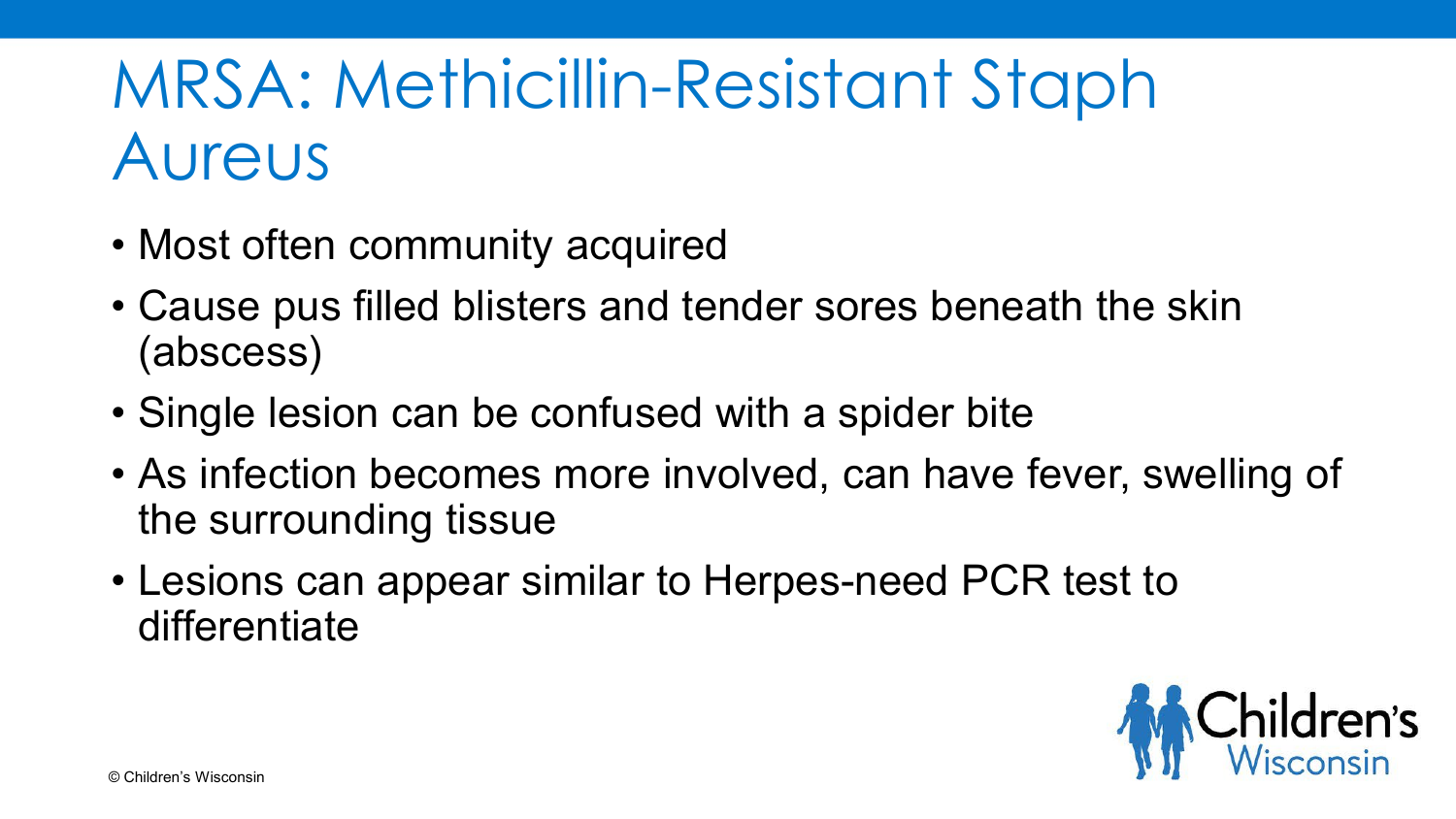# Perianal streptococcal infection

- Well defined bright red margin which appears moist
- Often surrounds the rectum (perianal), rarely can have some purulent discharge
- Skin can be cracked/fissured
- Very tender and itchy
- Can cause painful defecation or blood streaked stools
- Less commonly, can have infection in vulvar area
- Usually don't have a fever-occasionally may also have strep throat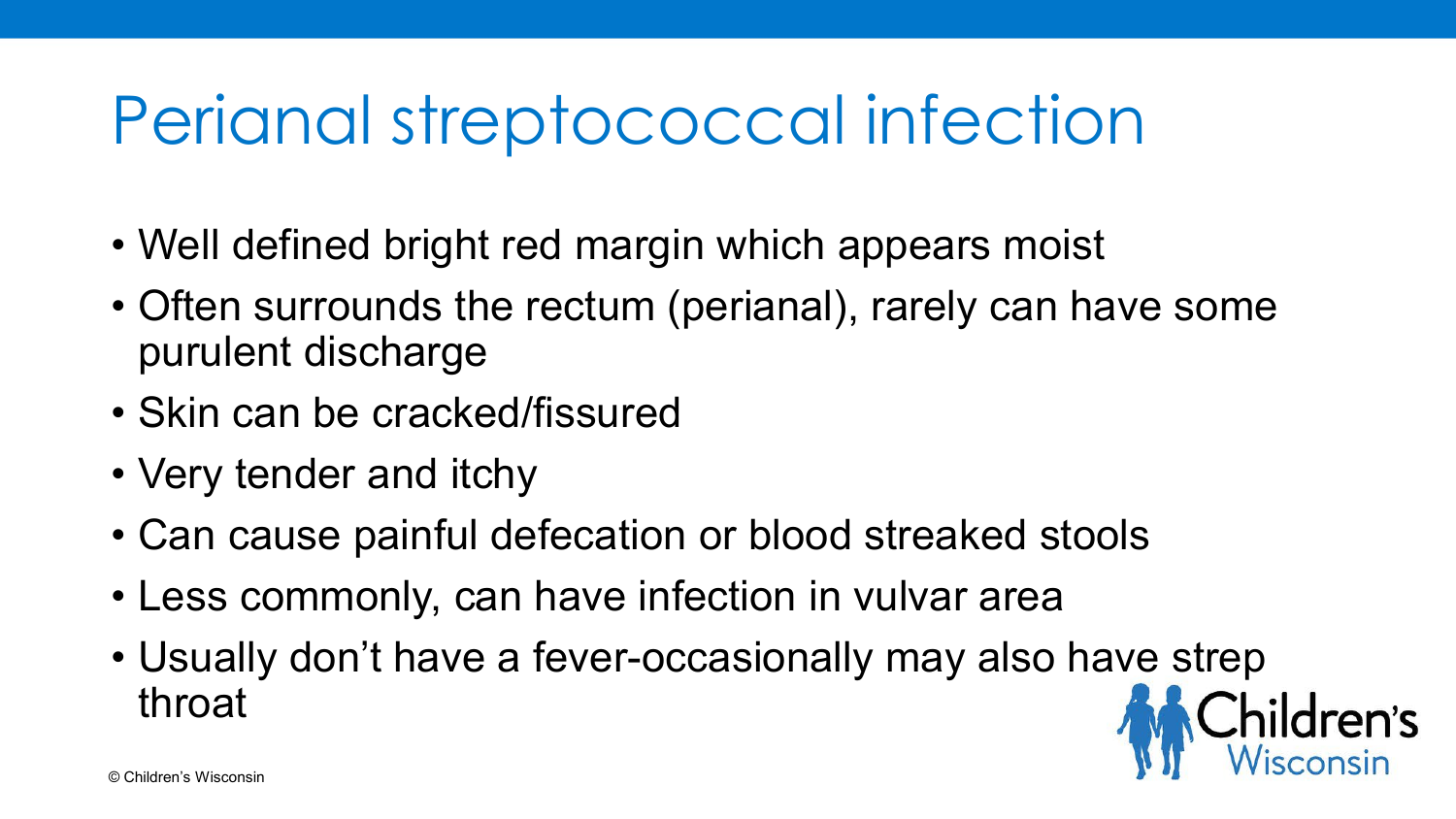# Bacterial Folliculitis

- Small and superficial infection of hair follicles
- Tiny small red bumps which are itchy
- Often caused by tight clothing, wet swimsuits or diapers rubbing on skin
- Children who don't 'wipe well' after BM are predisposed
- Can also be found on inner thighs

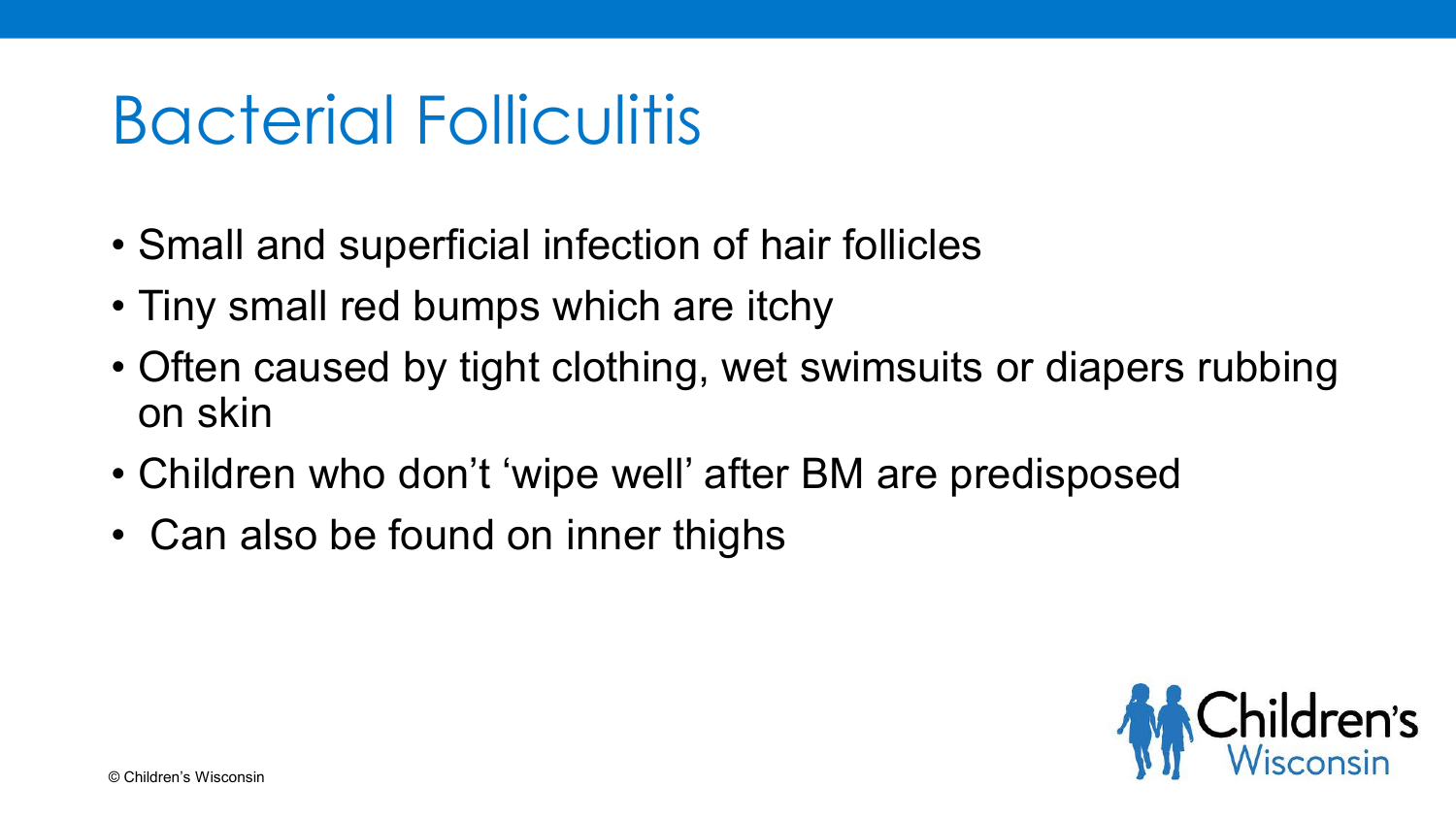#### Hand Foot and Mouth Disease

- Caused by virus (Coxsackie most common)
- In addition to having lesions on *hands, feet and in mouth*-can see lesions on buttocks and thighs
- Very contagious-spread through secretions
- Associated fever, fussiness, abdominal pain, vomiting/diarrhea, cold symptoms
- Lesions on skin can be red bumps which evolve into vesicles (pus filled bumps)
- Sores in mouth are red or whitish-can be bumps or ulcers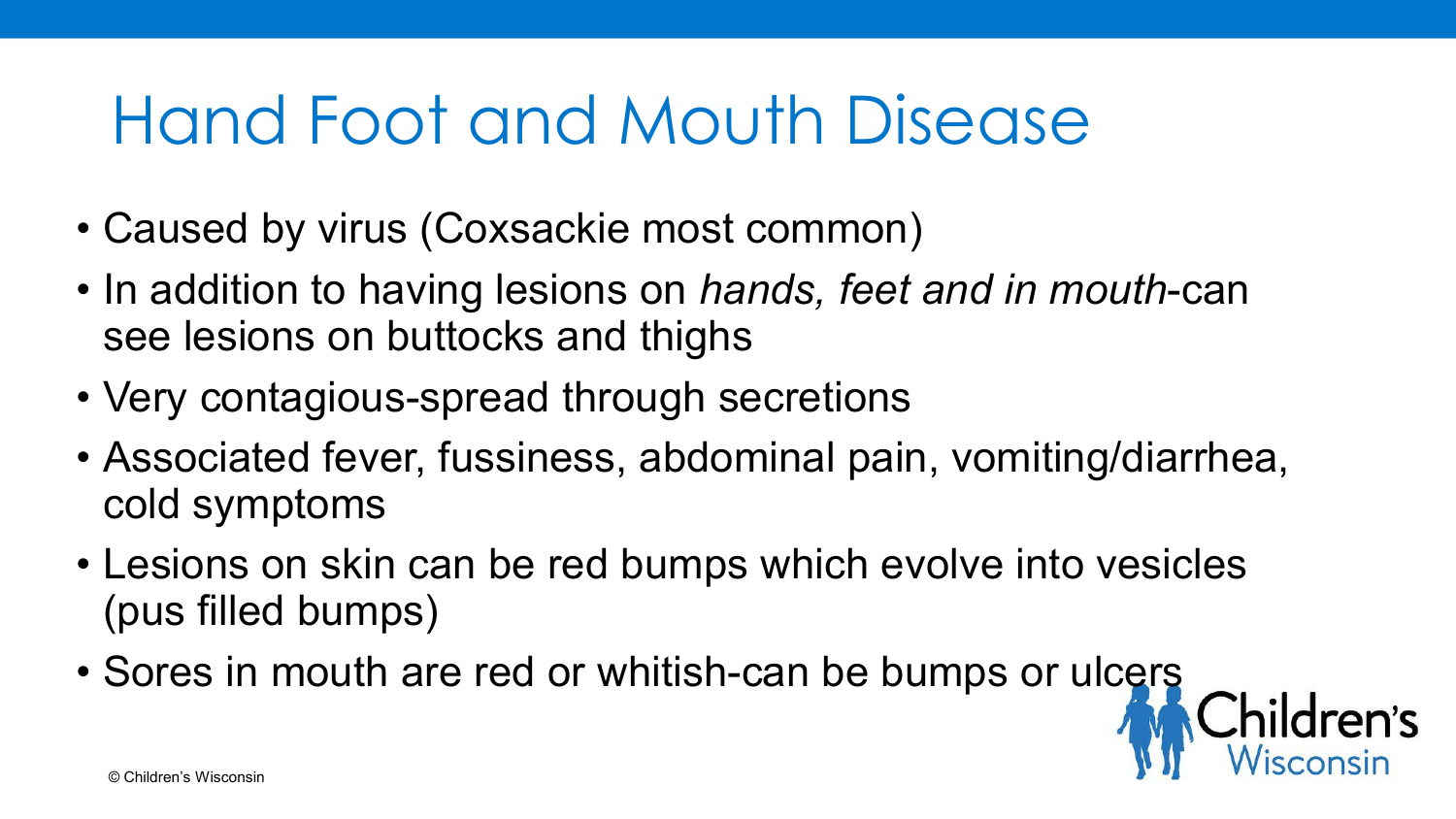# Congenital melanocytic nevi AKA Mongolian spot

- Pigmented birth mark, slate blue or grey
- Appears at birth or during first year of life
- More common in persons of color
- May fade or disappear during childhood
- To differentiate between CMN and bruise, follow up in a week to determine if there are changes to lesion.

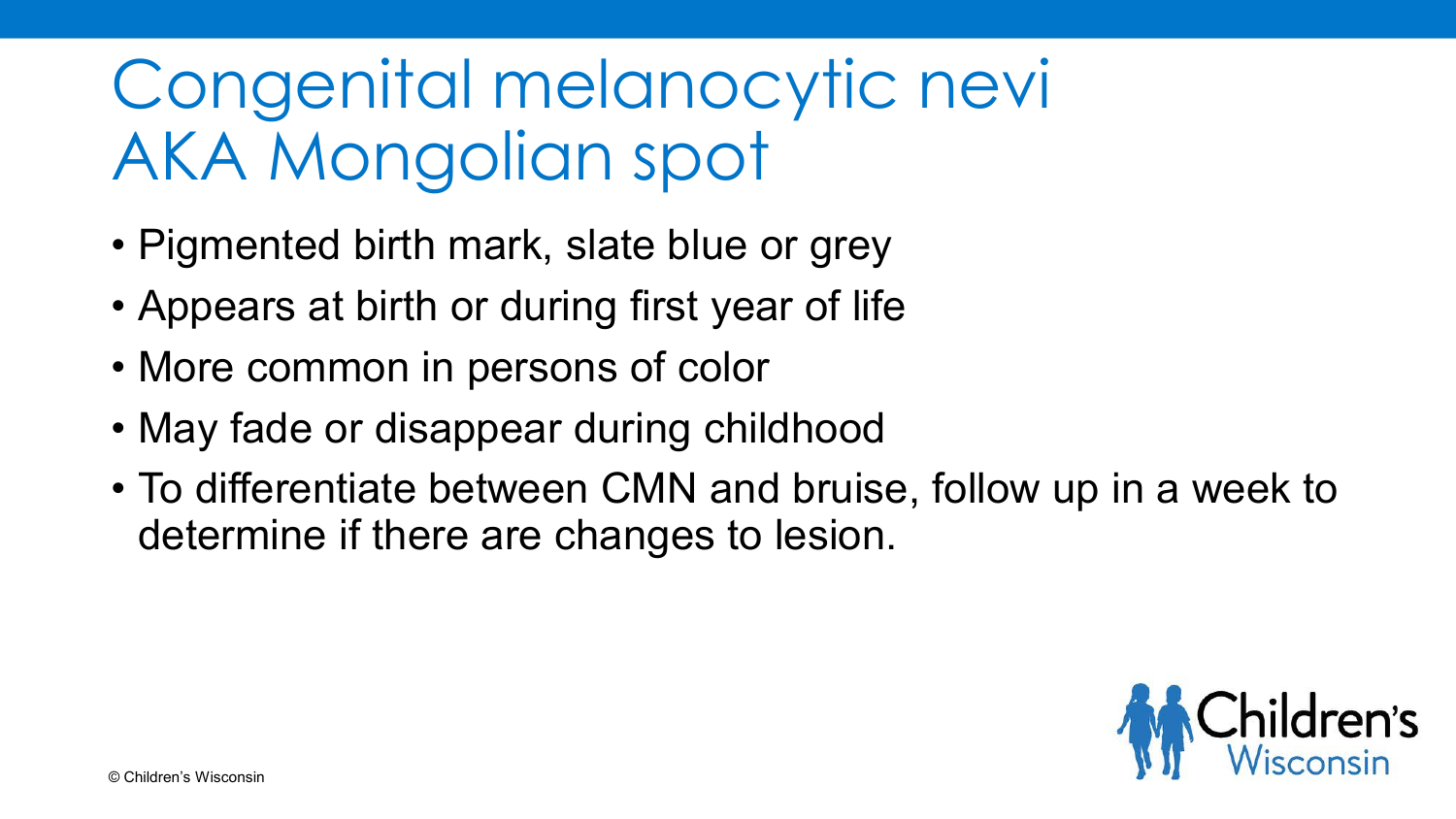# Hemangioma

- Hemangiomas are vascular birthmarks (collection of blood vessels under the skin) that are usually identified at birth or in the first few months of life.
- They generally evolve over the first year of life.
- They usually require no treatment but may be treated if they are causing a problem. (bleeding, cosmetic appearance, irritation, infection…)
- Dermatology referral is helpful to determine best course of action. (laser, beta blockers, steroids)

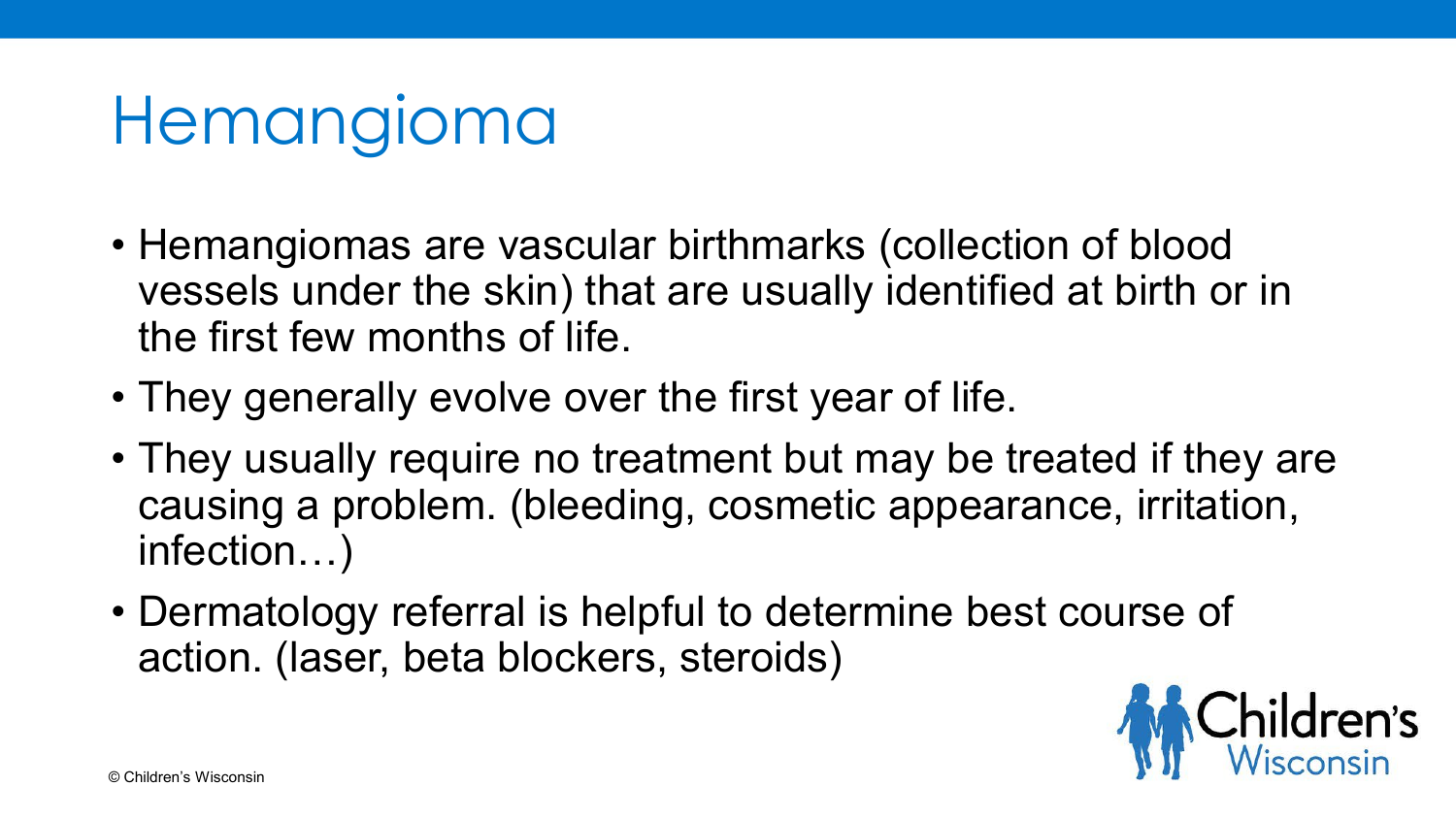#### Failure of midline fusion (perineal groove)

- An uncommon midline defect that may be mistaken for scarring or injury (sexual abuse).
- Characterized by a linear area of exposed mucosal tissue from the posterior fourchette to the anus. Edges often appeared rolled.
- Risk of infection, irritation.
- Often self resolve by 2 years.

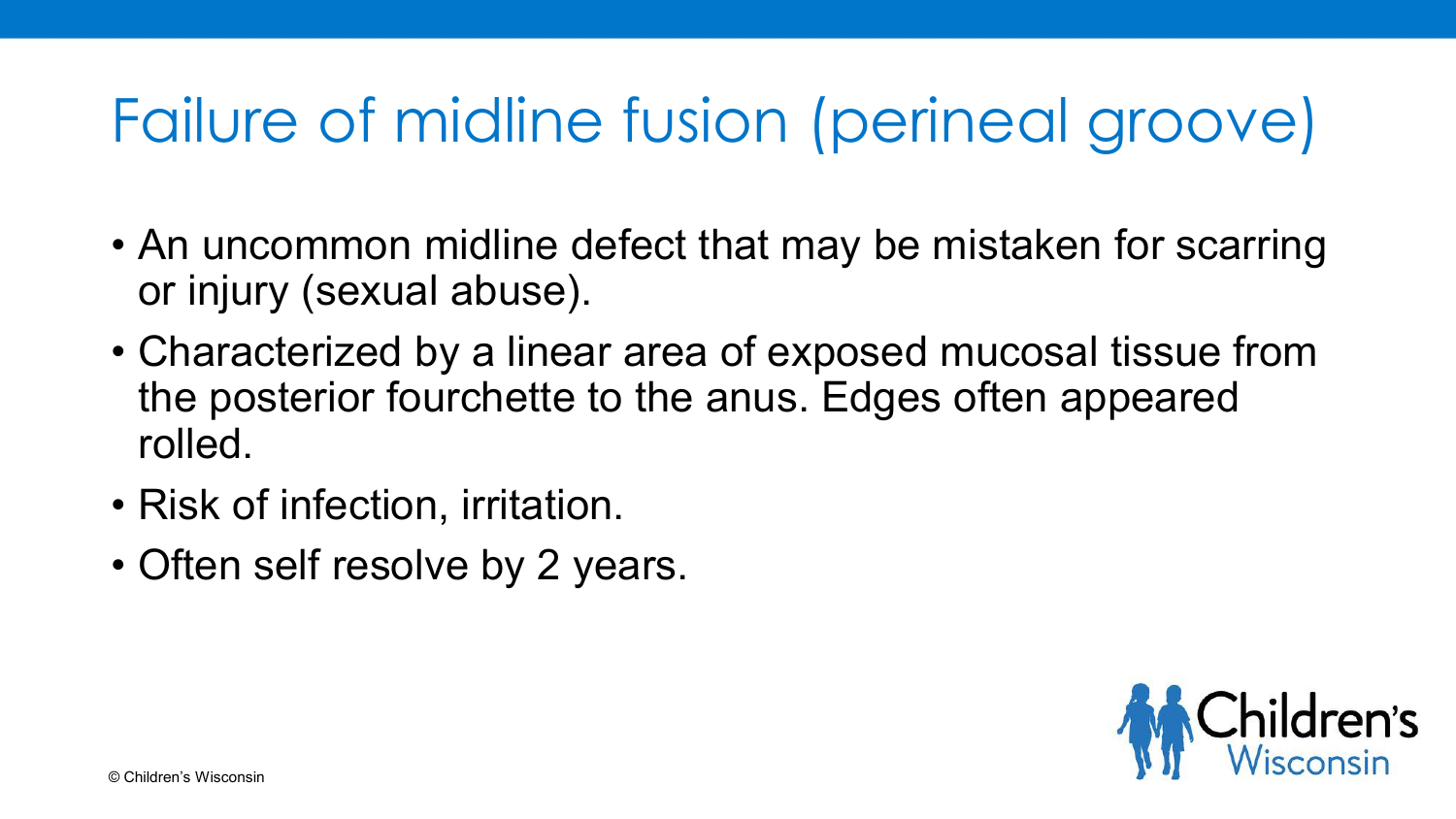# Vaginal Opening Diameter

- Often seen by caregivers and causes alarm, concern for sexual abuse.
- We no longer measure vaginal opening diameter!
- Appearance of large opening may be due to normal state of estrogenization of the hymen tissue.

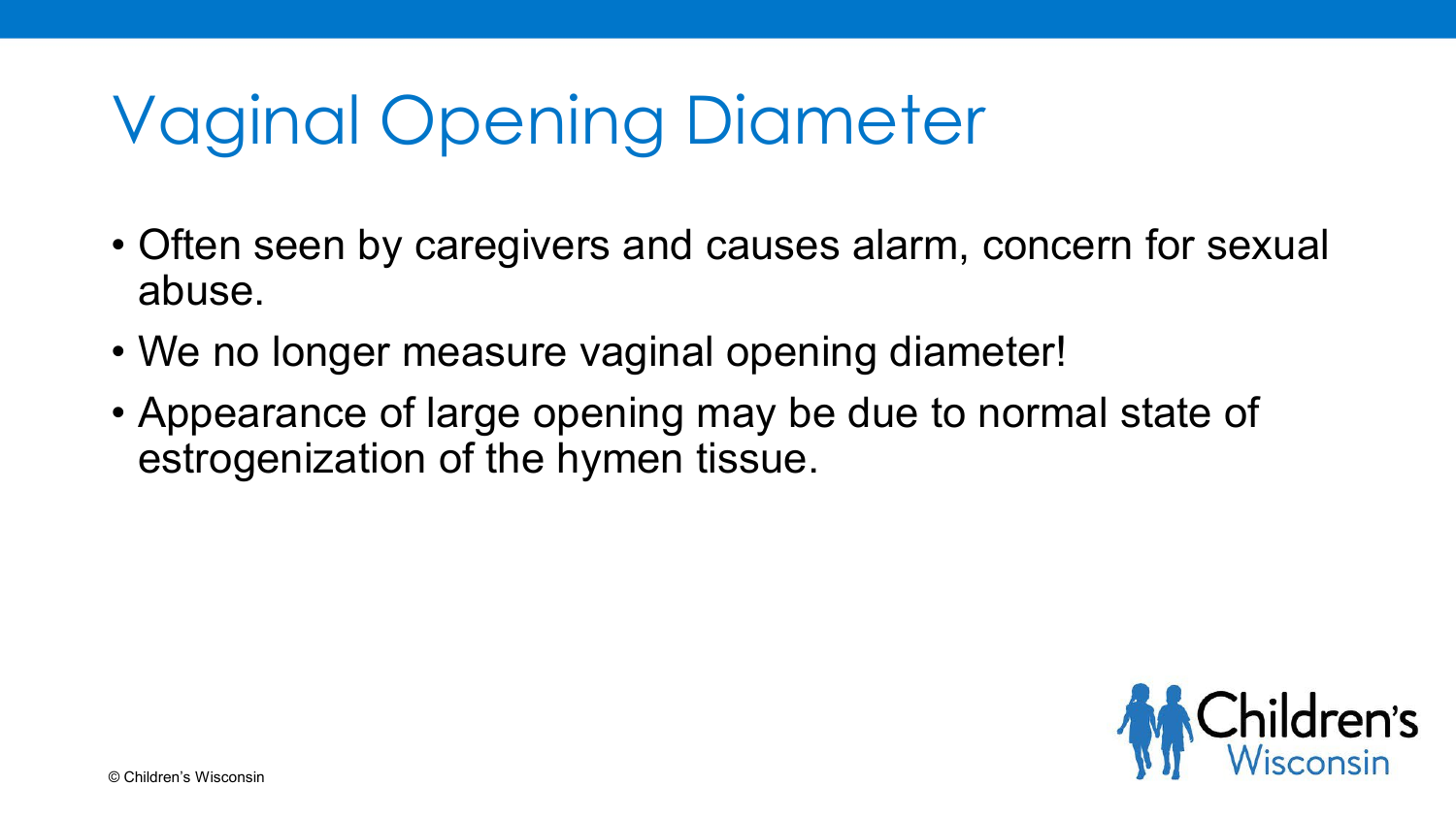### Gonorrhea

- A sexually transmitted infection confirming mucosal contact with infected or infective secretions (sexual contact).
- Indicative of sexual abuse in children outside the neonatal period.
- May infect vagina/cervix, urethra, throat and rectum
- Testing is by NAAT (nucleic acid amplification test) which must be confirmed if positive in a prepubertal child.
- Treat with ceftriaxone

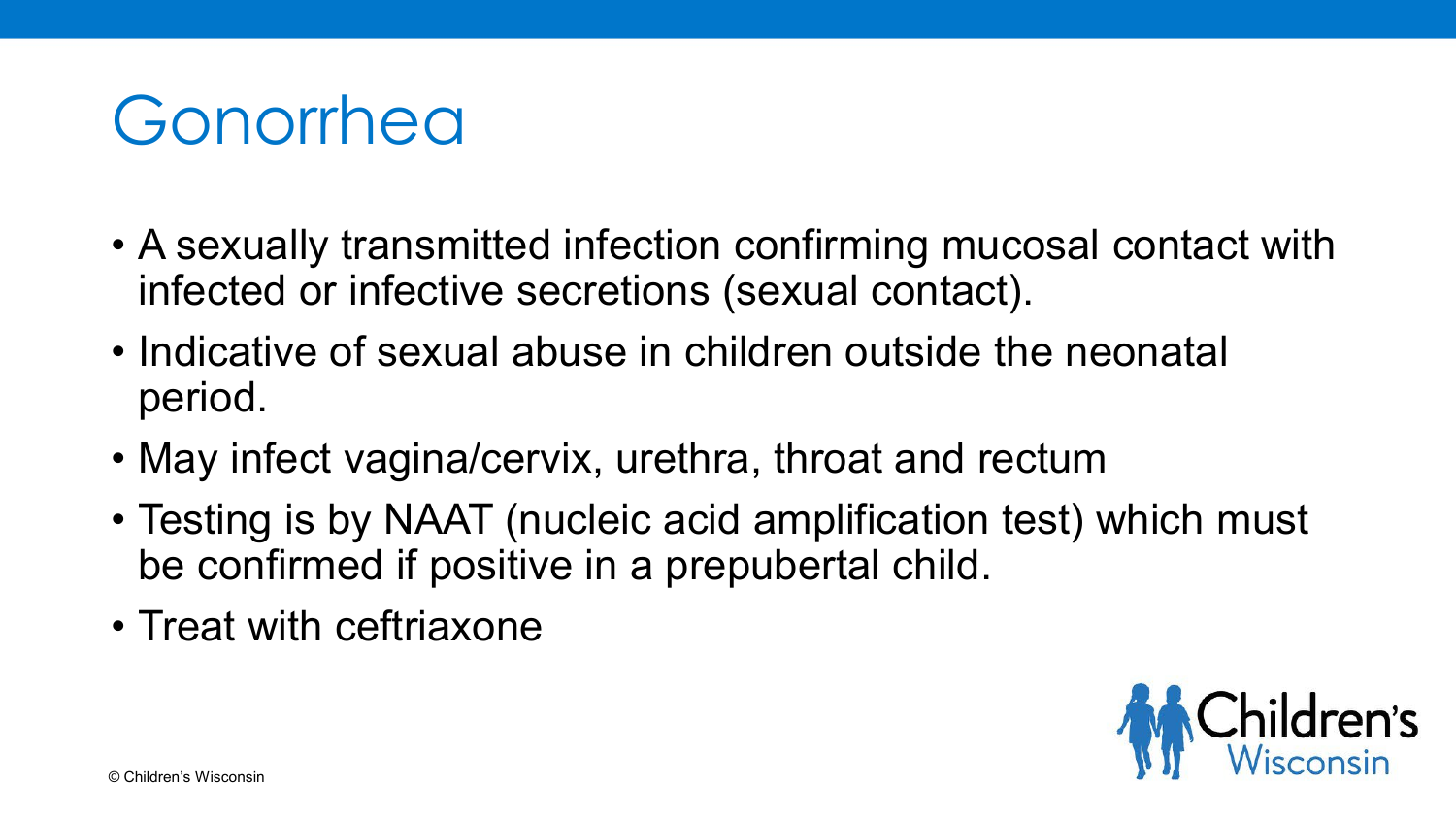# **Chlamydia**

- A sexually transmitted infection confirming mucosal contact with infected or infective secretions (sexual contact).
- Often asymptomatic
- Can be due to perinatal transmission and colonize the reproductive tract for up to 3 years.
- Can infect vagina/cervix, urethra, rectum, throat
- Treat with doxycycline (7 days) or azithromycin (single dose)

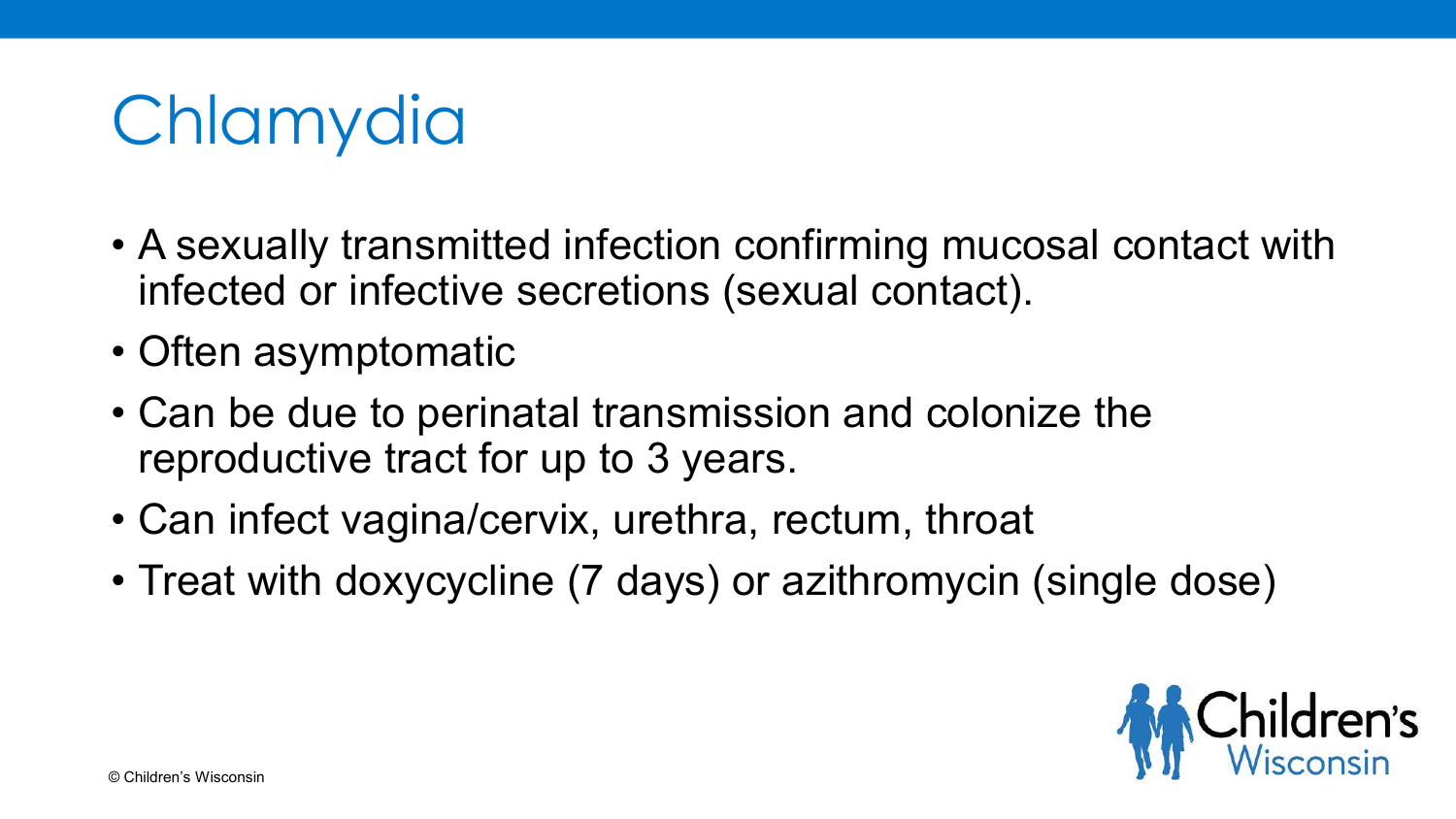#### **HSV**

- Type 1- usually oral (cold sore)
- Type 2-usually genital
- But 1 can occur in genital region and 2 can occur in oral region!
- Results from direct contact with lesion or its secretions (sexual contact, caregiver contact, auto-inoculation, perinatal).
- Raises concern but Indeterminate for sexual abuse
- Causes itching, pain, and blistering rash. Lays dormant in body and may re-occur.
- Diagnose with PCR or culture
- Treat with acyclovir or other anti-viral

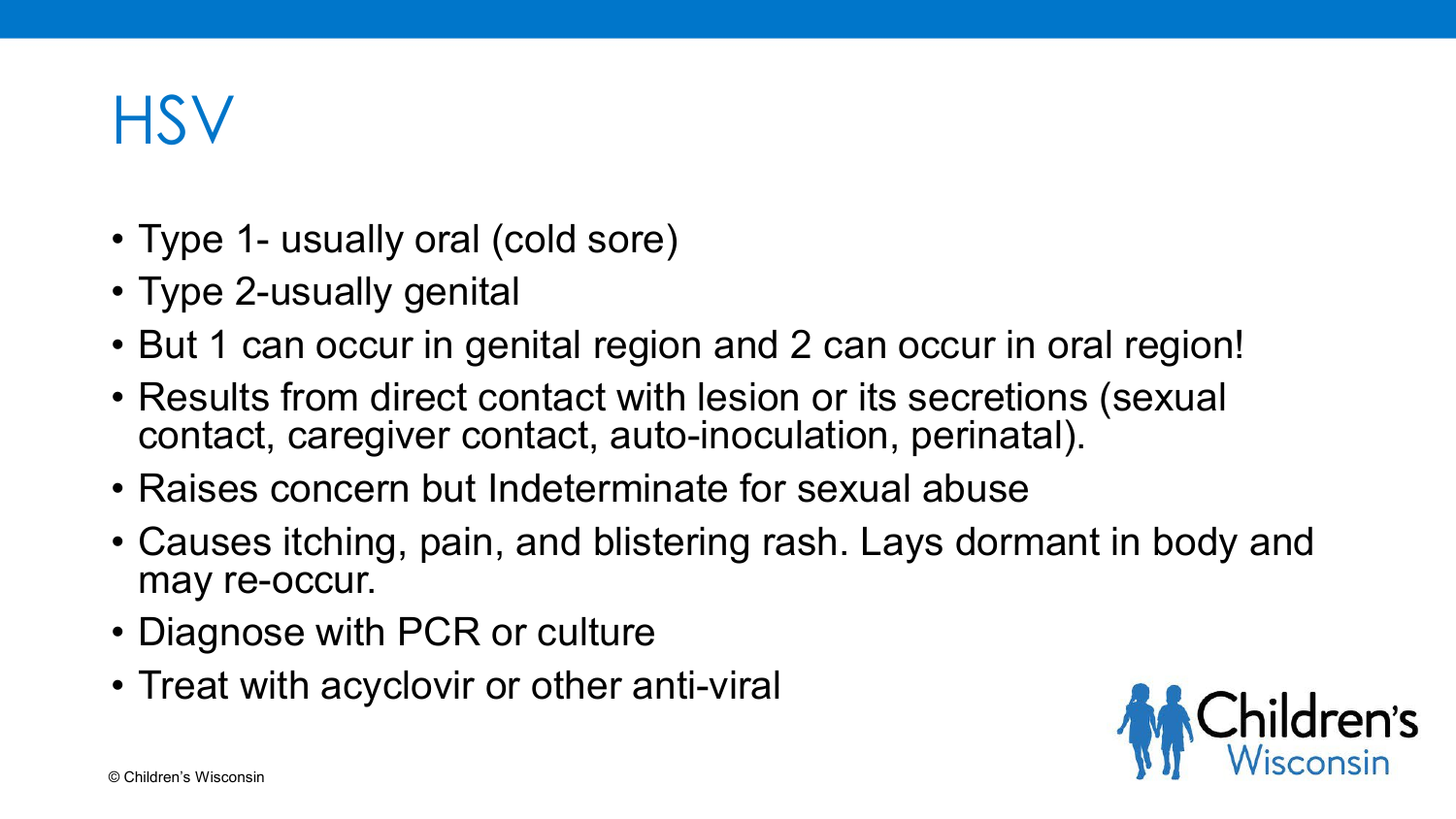#### HPV

- Human papilloma virus, AKA anogenital warts, condyloma
- Transmitted by sexual contact, caregiver contact, auto-inoculation, or perinatally
- Long incubation period
- More concerning for sexual abuse in children >5 years of age
- Diagnosis is generally by visual appearance.
- Most lesions self resolve over time and do not require treatment
- Virus lays dormant in body and may re-occur.
- Some HPV types cause risk for cervical cancer, but most visible lesions in children are not of those types.

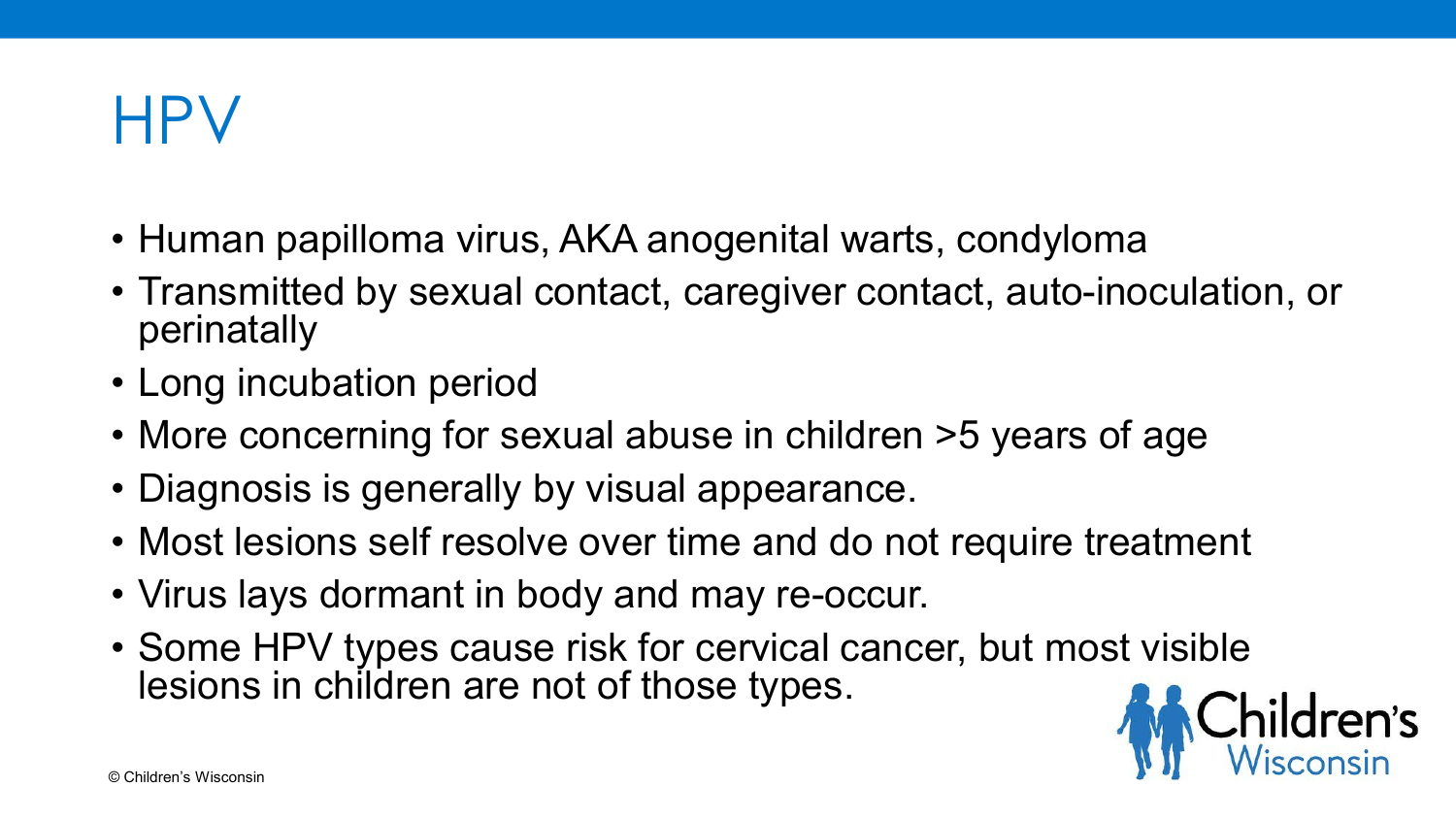# Perianal Pseudoverrucous Papules and Nodules (AKA PPPN)

- May be mistaken for HPV
- Result of chronic irritation in peri-anal/perineal area
- More seen in children with bedwetting, encopresis or chronic debilitating conditions with incontinence

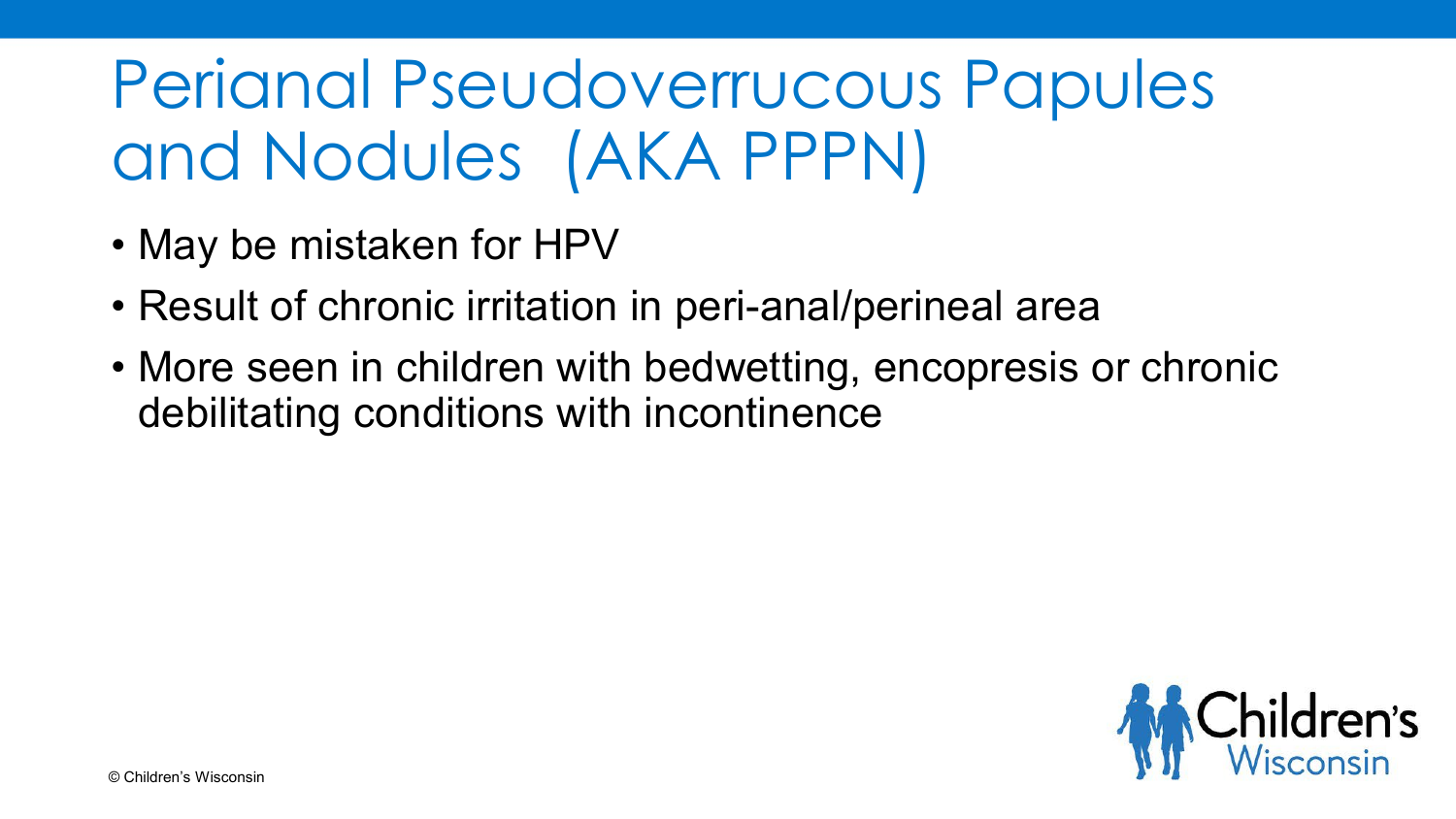

- Painless genital ulcer, usually solitary
- Often the first sign of primary syphilis occurring about 3 weeks after sexual contact
- Resolves in about 1-4 mo when signs of secondary syphilis appear (if untreated)
- Indicative of sexual abuse in children if not perinatally acquired.

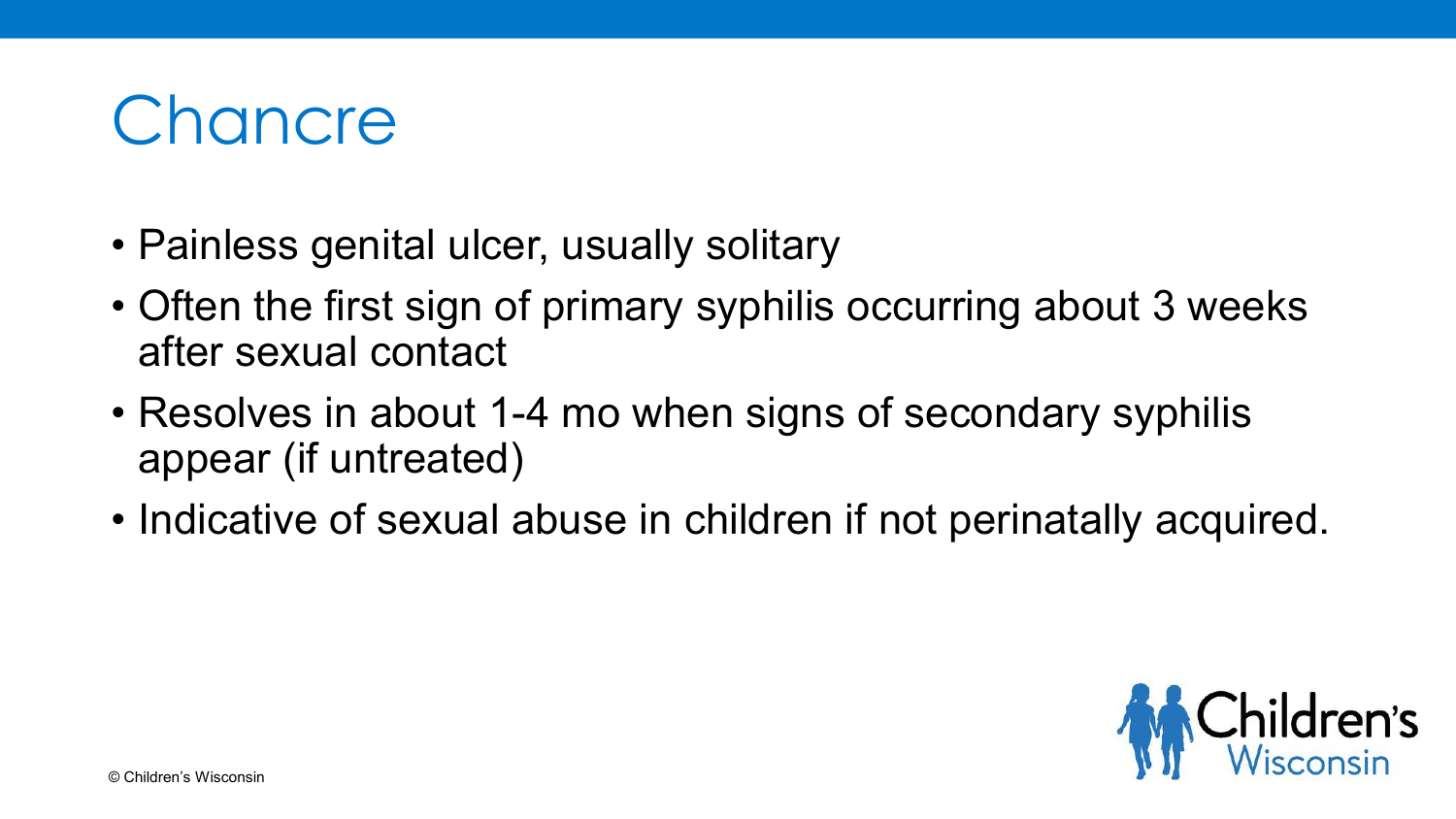# Straddle injury

- Fall of genital area onto object or impact of object onto genitalia
- More external (not involving hymen)
- Location is usually anterior
- History of event causing injury exists
	- Bleeding
	- Complaint of pain

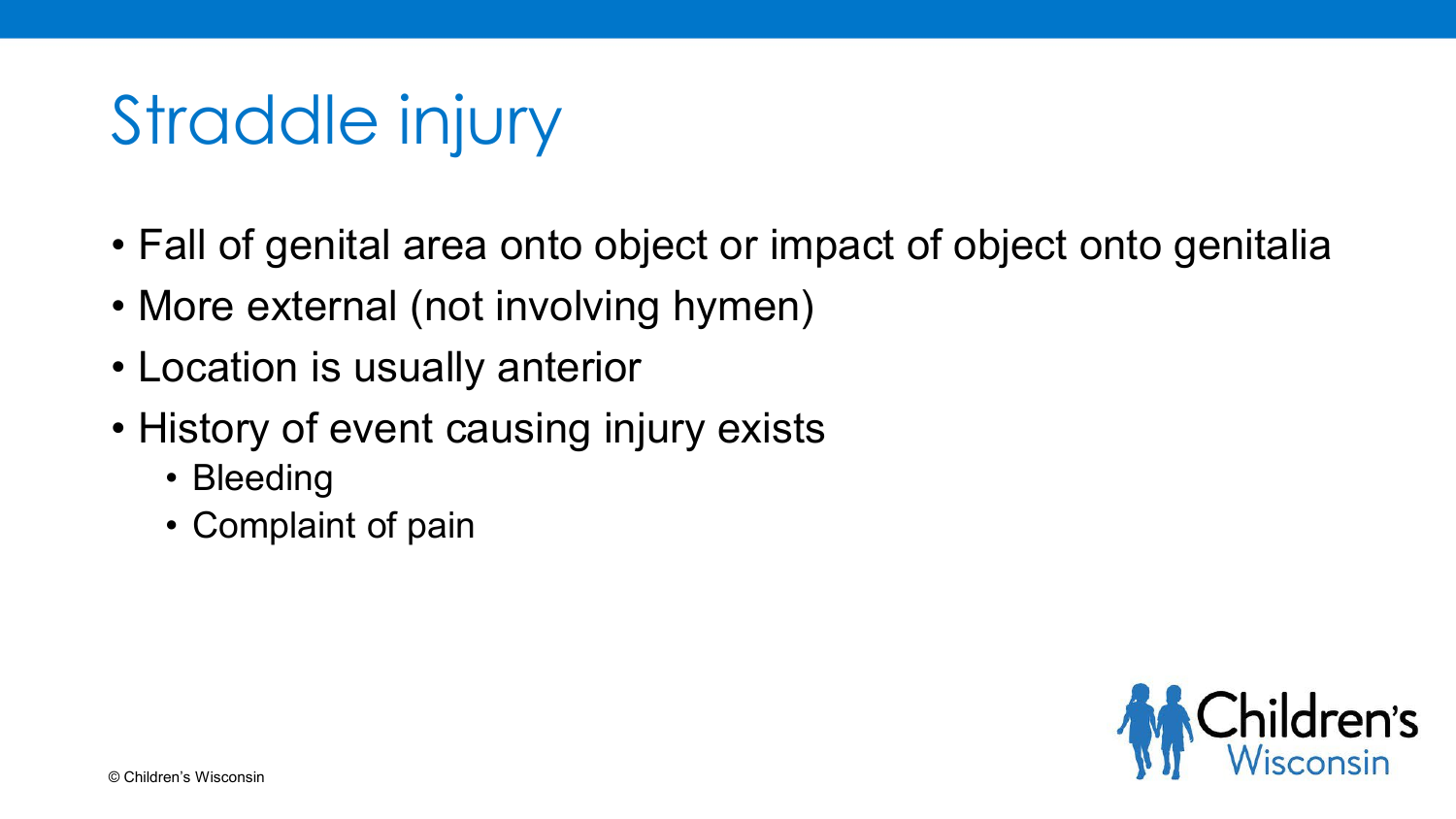# Penetrating trauma

- Sexual abuse when seen in a child
- Location is more internal (hymen) and posterior (below 3 and 9 o'clock)
- Also think about physical abuse
- Rare causes: impalement, vehicle run over

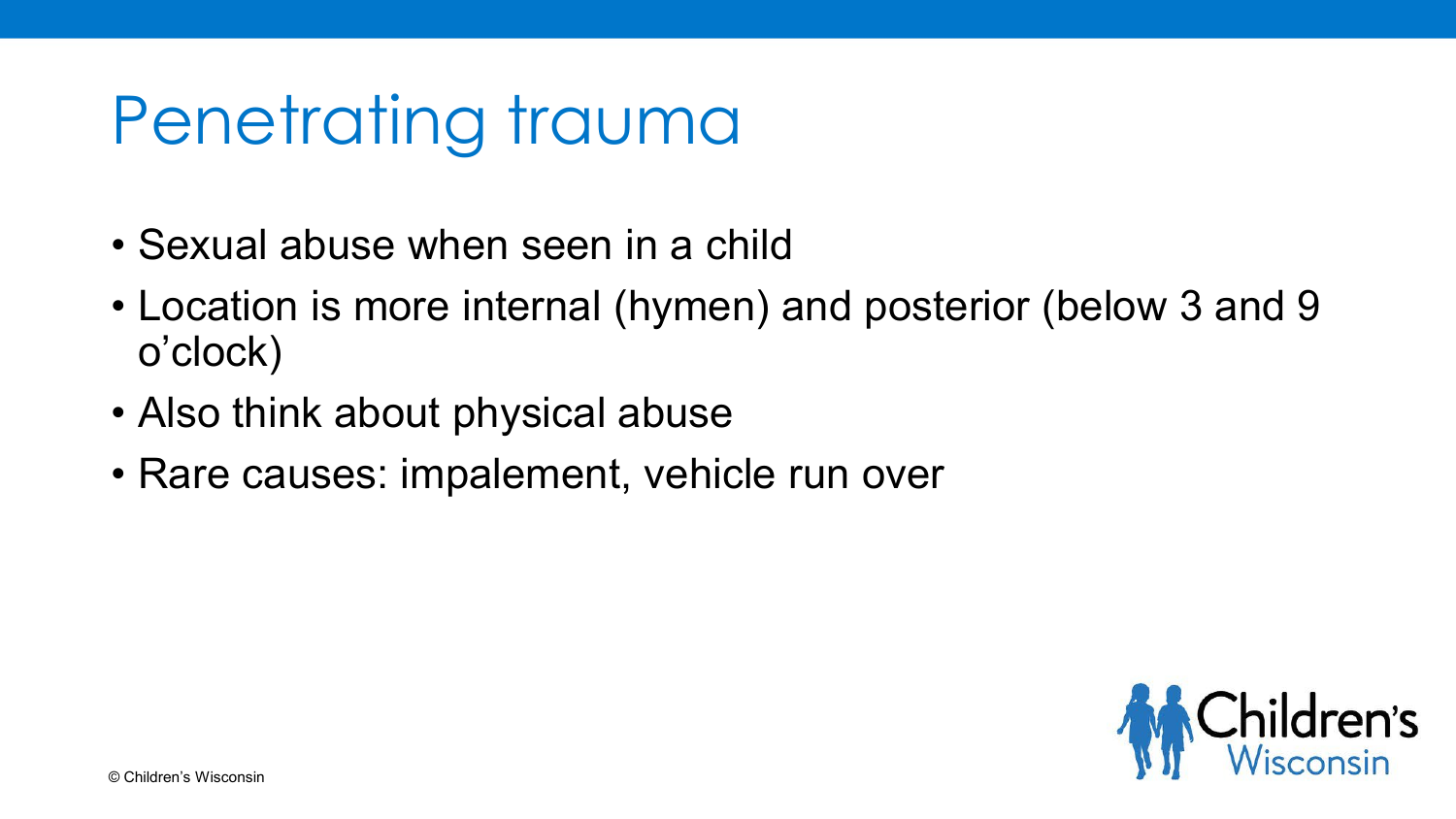#### "Senna Burn"

- A chemical burn caused by contact of skin with toxins in rapid transit stool, doesn't have to be senna laxative.
- Margins are within diaper area, often has a diamond shape due to lining in diaper
- Often occurs "overnight" with prolonged contact of skin with stool

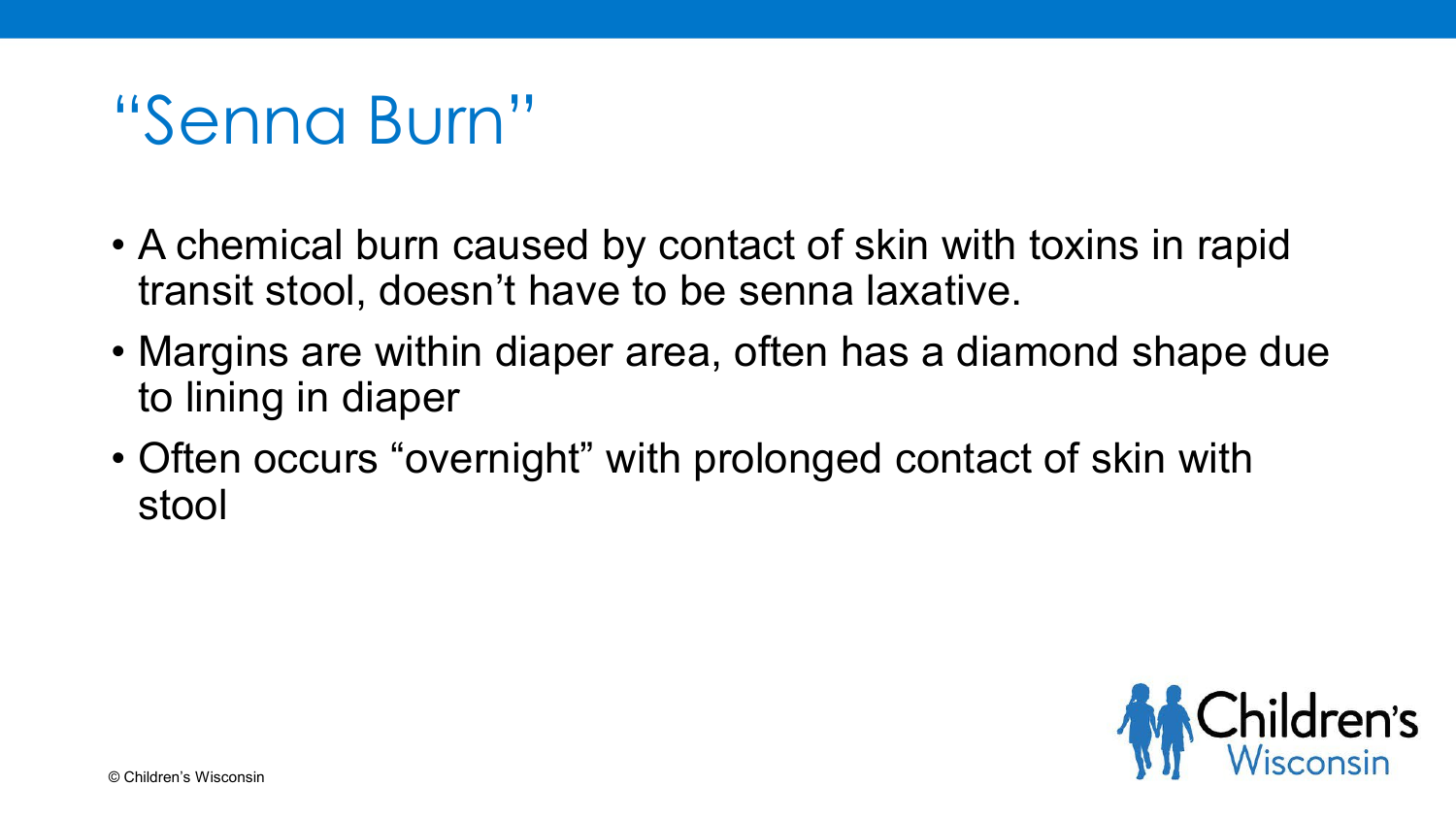#### Immersion Burn

- "Dip" into hot liquid, child is restrained
- Sharp line of demarcation between burned and unburned skin, uniform depth
- Lack of splash burns
- May have sparing of area of buttock where it contacts the cooler tub surface (donut pattern)
- More commonly seen in children being toilet trained
- Scene investigation by Law Enforcement is crucial to case
	- Water temperature
	- Depth of water
	- Properties of tub or sink

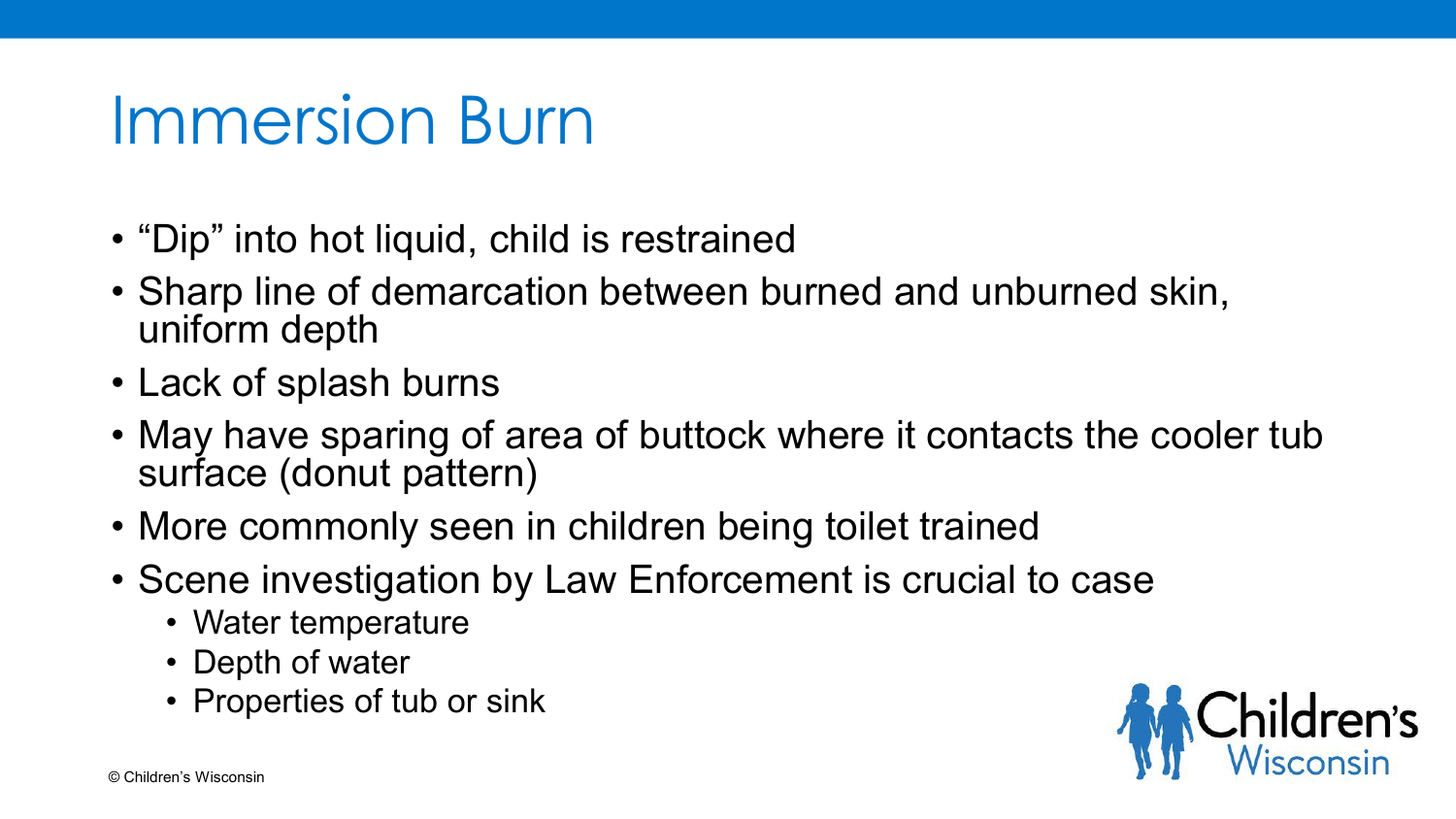### Anal fissures

- Superficial "crack" or tear in peri-anal skin
- Common in pediatrics, often presents with "rectal bleeding"
- Often due to passage of hard stool or irritation from diarrhea
- Chronic fissures may be due to medical cause such as Crohn's Disease

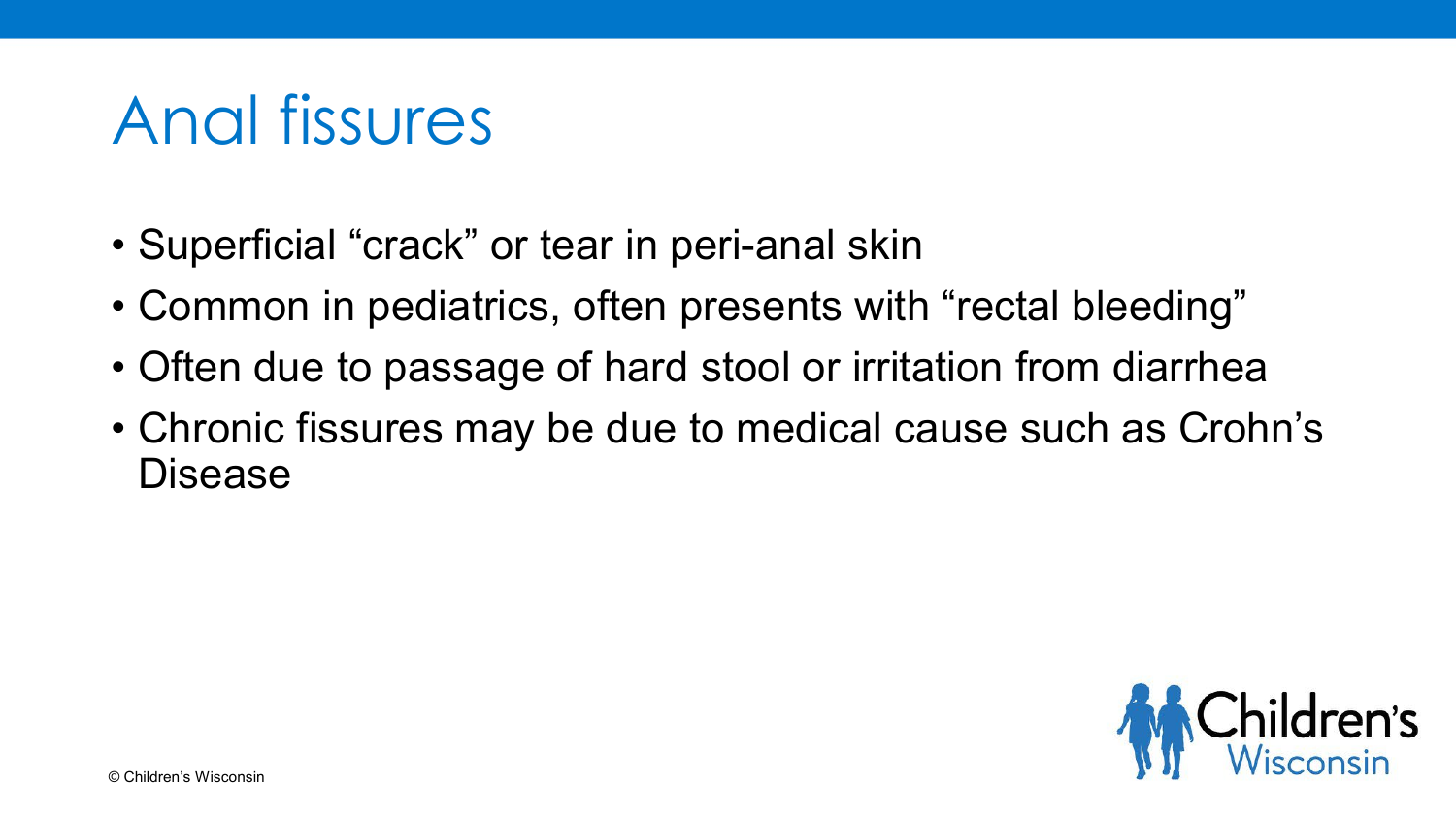#### Anal laceration

- Laceration is deeper than fissure
- Penetrating trauma: Sexual abuse or impalement injury
- If actively bleeding may need internal exam under anesthesia

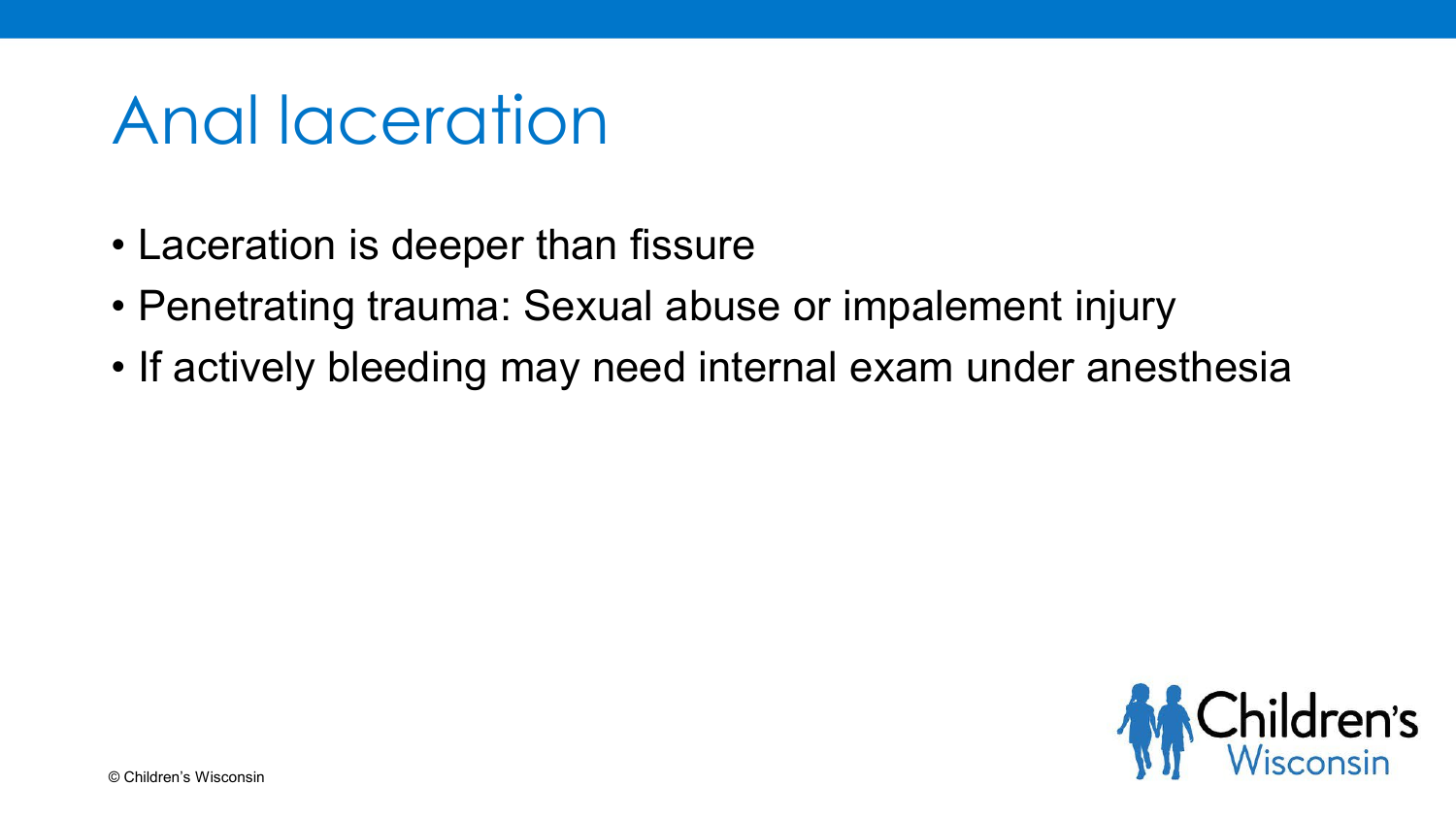# Vertical linear gluteal cleft bruising

- A pattern of buttock bruising indicative of abuse
- High force, high velocity impact to the buttock
- Movement of buttocks causes crimping or shearing of blood vessels at gluteal cleft resulting in vertical bruises where buttocks meet
- Not just "spanking"

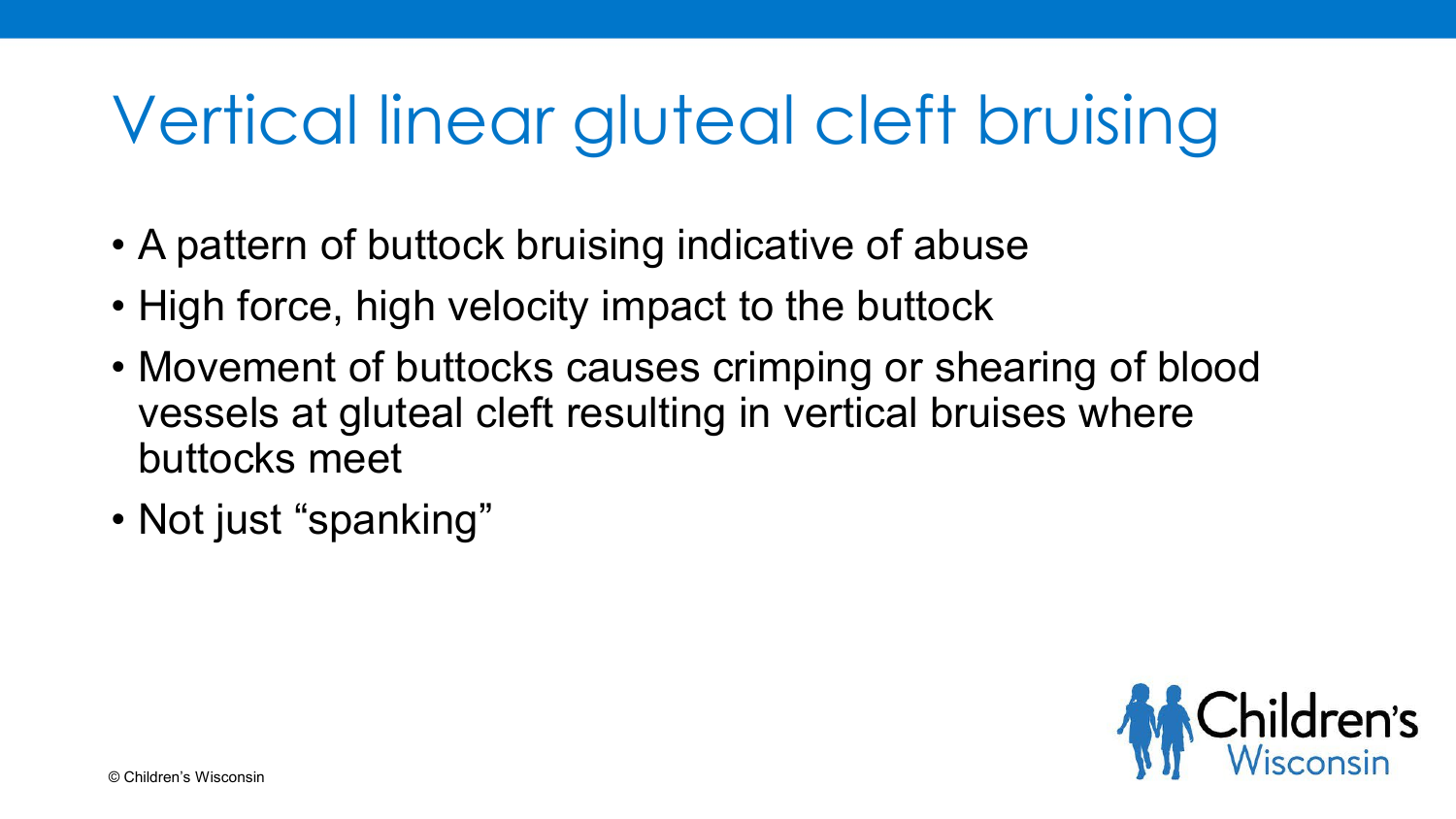# Slap injury

- A high force, high velocity injury
- Parallel linear contusions with sparing between corresponding to width of fingers, sometimes can see a handprint.
- May fade rapidly, so have child seen promptly

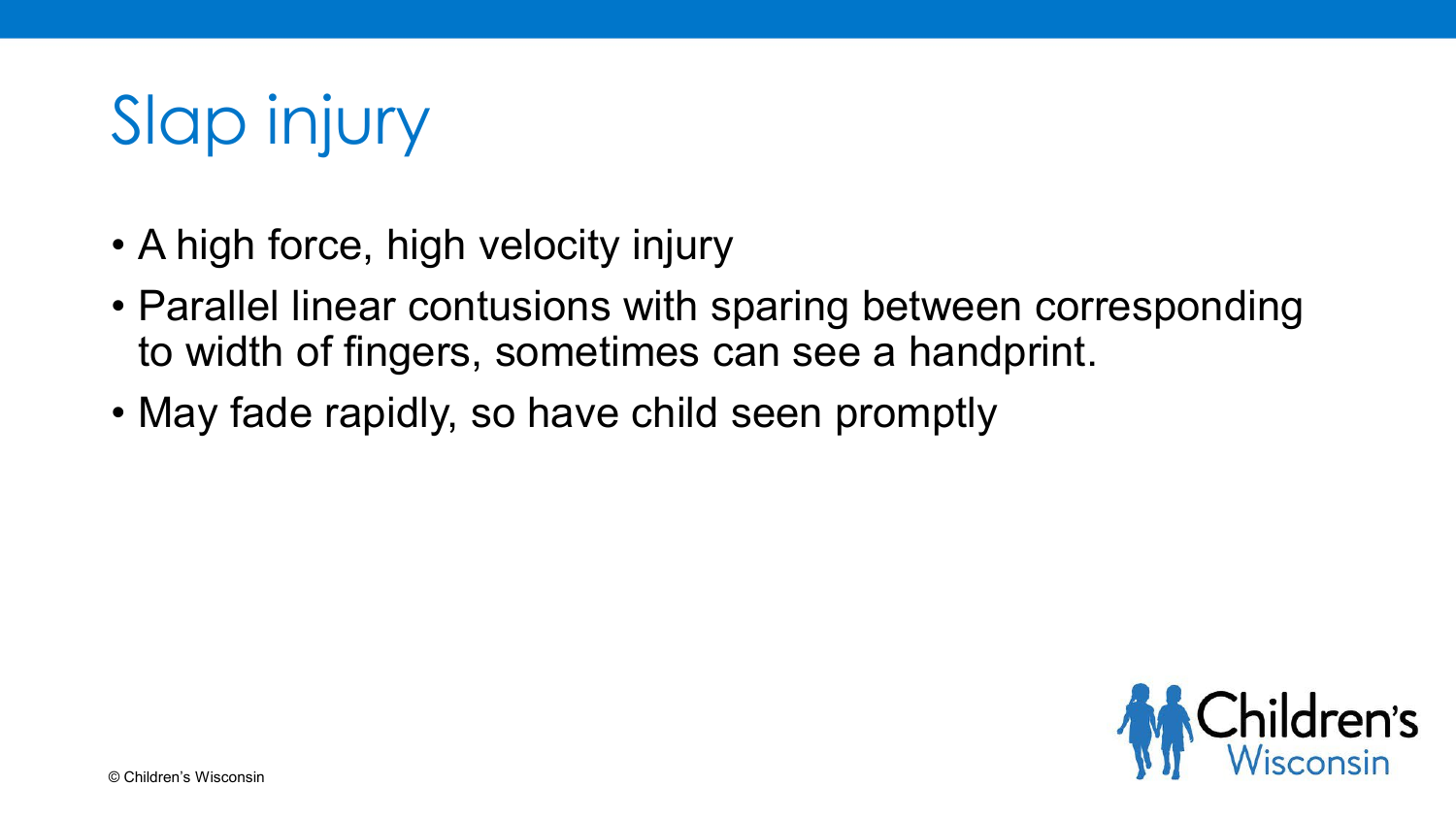# Location, location, location…

Normal bruising of childhood usually occurs over bony prominences. Ear, genital, buttock, abdominal bruises are suspicious.

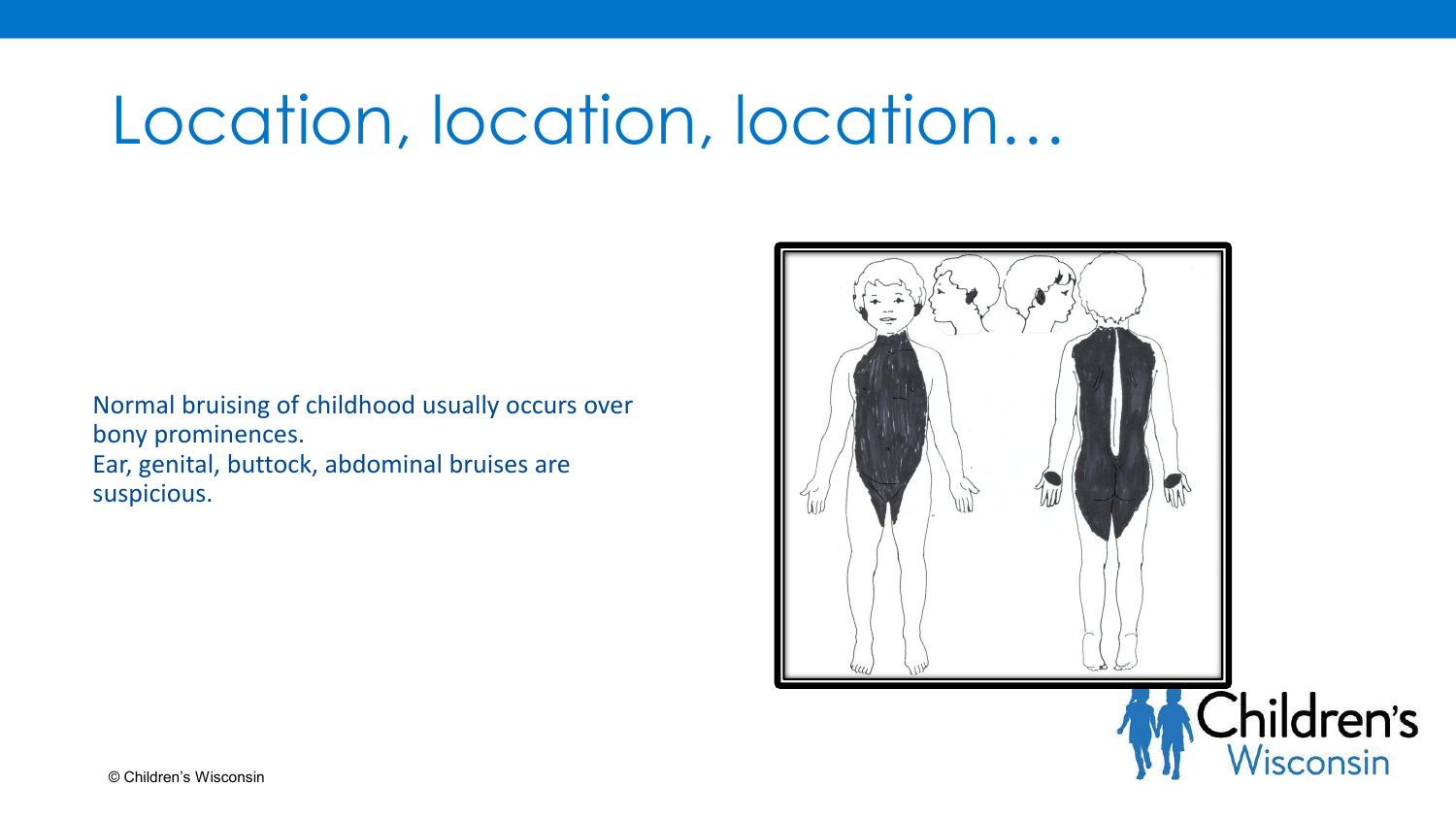# Take Home Points

- Findings in the anogenital area are not always abuse!
	- Many diaper area conditions can be evaluated by the child's pediatrician.
	- If concern for sexual or physical abuse, consider Child Advocacy Center medical evaluation
	- Take photos! It will help determine where child should be evaluated.
	- Injuries heal quickly. Seek medical evaluation early.
	- Children who are in pain deserve early evaluation for diagnosis and treatment.
	- There may be overlap between findings concerning for abuse and those caused by medical conditions.
	- Use your medical team!

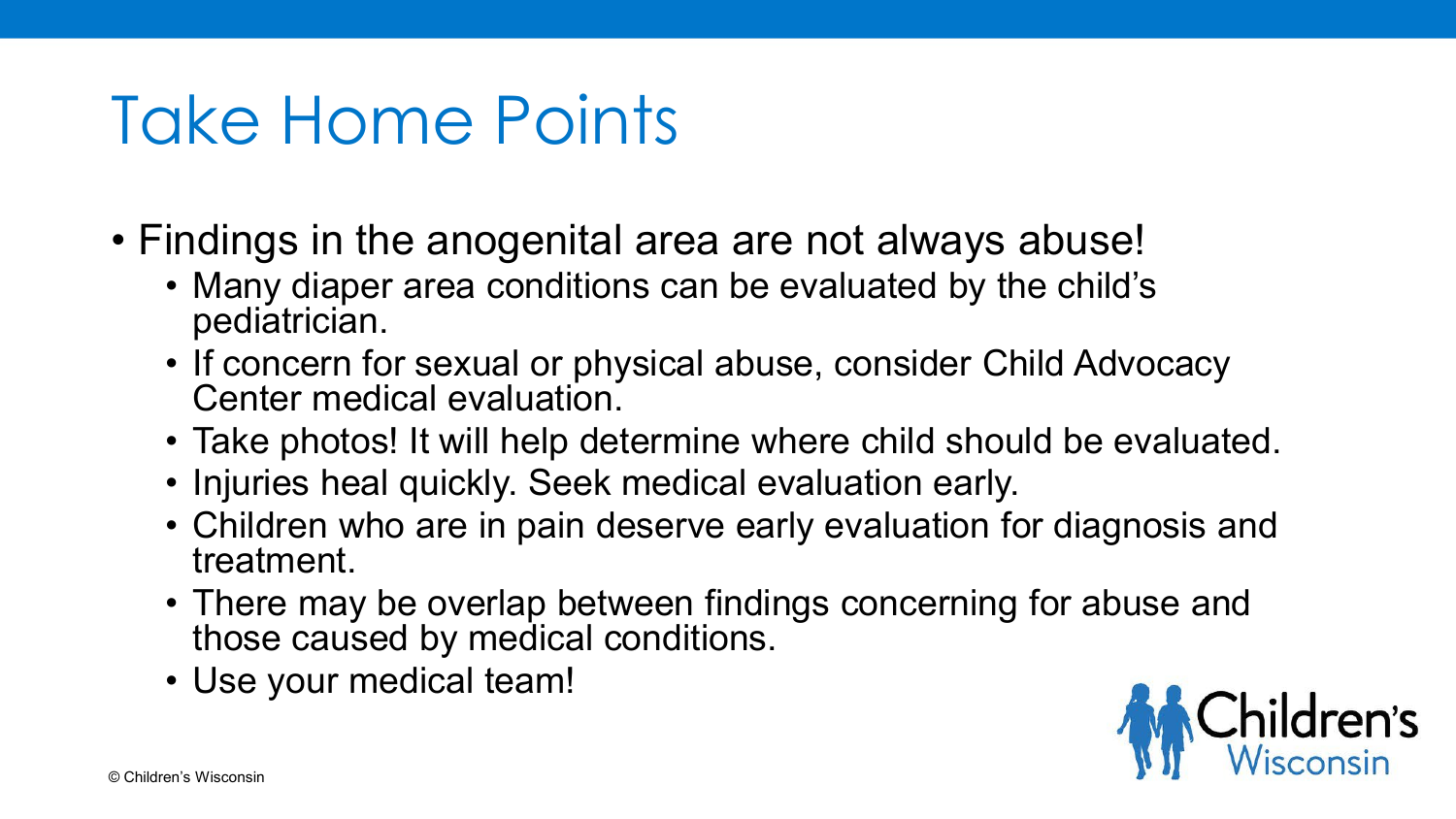

# HOW TO CLAIM CREDIT



To claim credit, complete an evaluation: <https://www.surveymonkey.com/r/WICANJUN22>

You will then receive a code to text to **414-206-1776**. This will mark you as attended.

To print a certificate, log into your account at ocpe.mcw.edu and click "My Transcript."



Step<del>-by-step</del> instructions on claiming credit: wichildabusenetwork.org/Webinars.